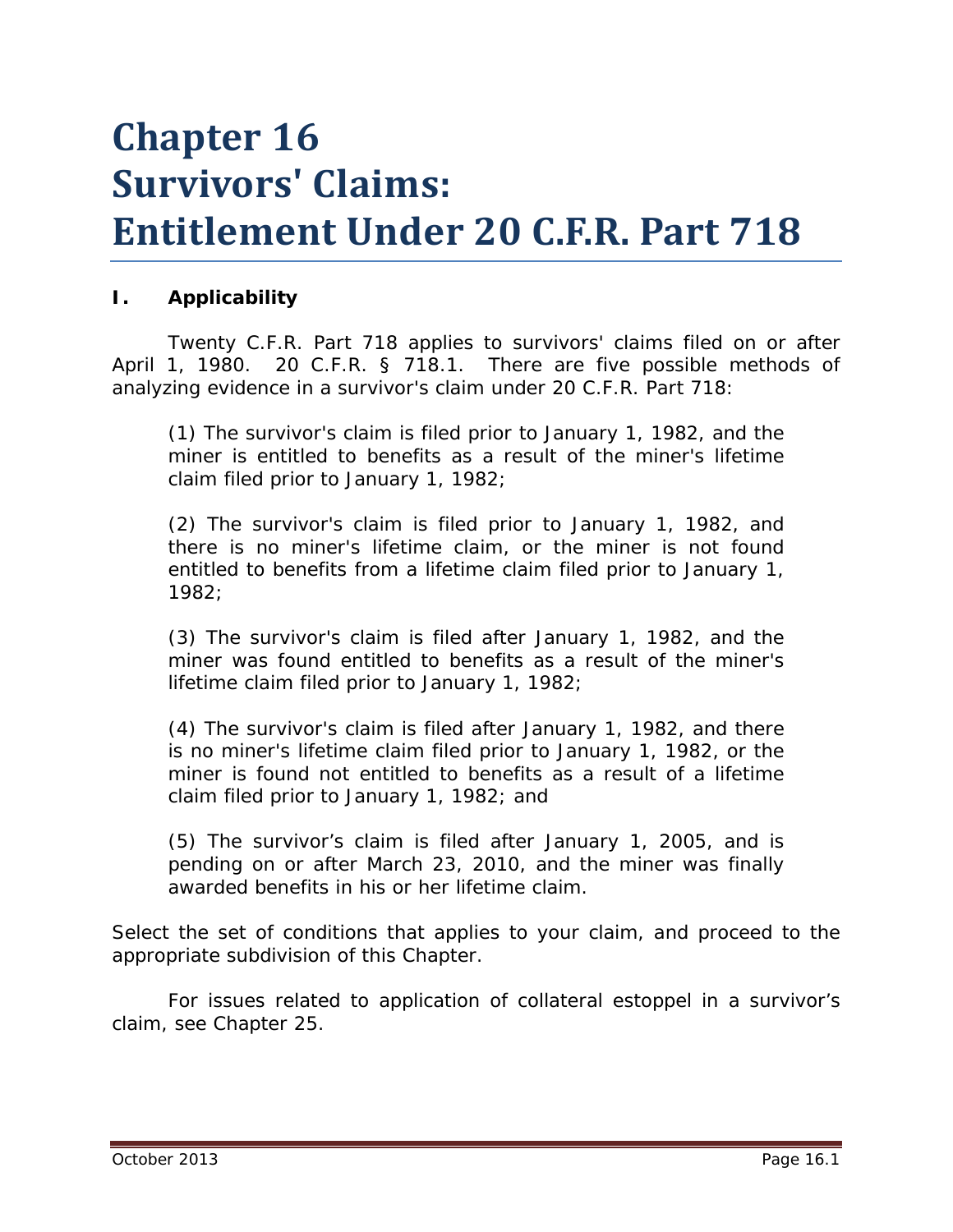#### **II. Standards of entitlement**

#### **A. Survivor's claim filed prior to January 1, 1982, and the miner is entitled to benefits as a result of a claim filed prior to January 1, 1982**

The regulations at 20 C.F.R. § 725.212 provide for automatic entitlement to survivors where the miner is found entitled to benefits as a result of a claim filed prior to January 1, 1982. For a discussion of automatic entitlement, *see* Chapter 12. This provision applies to survivors' claims where: (1) the miner is totally disabled during his lifetime and benefits were awarded, or (2) the miner dies due to pneumoconiosis. *Pothering v. Parkson Coal Co.*, 861 F.2d 1321 (3rd Cir. 1988).

#### **B. Survivor's claim filed prior to January 1, 1982 and there is no miner's claim, or miner not found entitled to benefits as a result of claim filed prior to January 1, 1982**

Where there is no miner's claim filed before January 1, 1982 resulting in entitlement to benefits, a survivor whose claim is filed prior to January 1, 1982 must establish entitlement to survivor's benefits. The permanent Department of Labor regulations at 20 C.F.R. Part 718 provide a survivor is entitled to benefits only where evidence demonstrates the miner died due to pneumoconiosis. 20 C.F.R. §§ 718.205(a), 725.212(a)(3), 725.218(a)(2), and 725.222(a)(5). As a result, the survivor of a miner who was totally disabled due to pneumoconiosis at the time of death, but died due to an unrelated cause, is not entitled to benefits. 20 C.F.R. § 718.205(b).

The regulations at 20 C.F.R. Part 718 afford the survivor, who files a claim prior to January 1, 1982, the aid of presumptions at 20 C.F.R. §§ 718.303, 718.304, and 718.305 as well as the use of lay testimony. As will be discussed later in this chapter, the presumption at 20 C.F.R. § 718.303 is not applicable where the survivor files his or her claim on or after January 1, 1982.

#### **1. Death due to pneumoconiosis**

Twenty C.F.R. § 718.205(b) provides, in the case of a survivor's claim filed prior to January 1, 1982, death is due to pneumoconiosis if any of the following criteria are met:

(1) Competent medical evidence established that the miner's death was due to pneumoconiosis;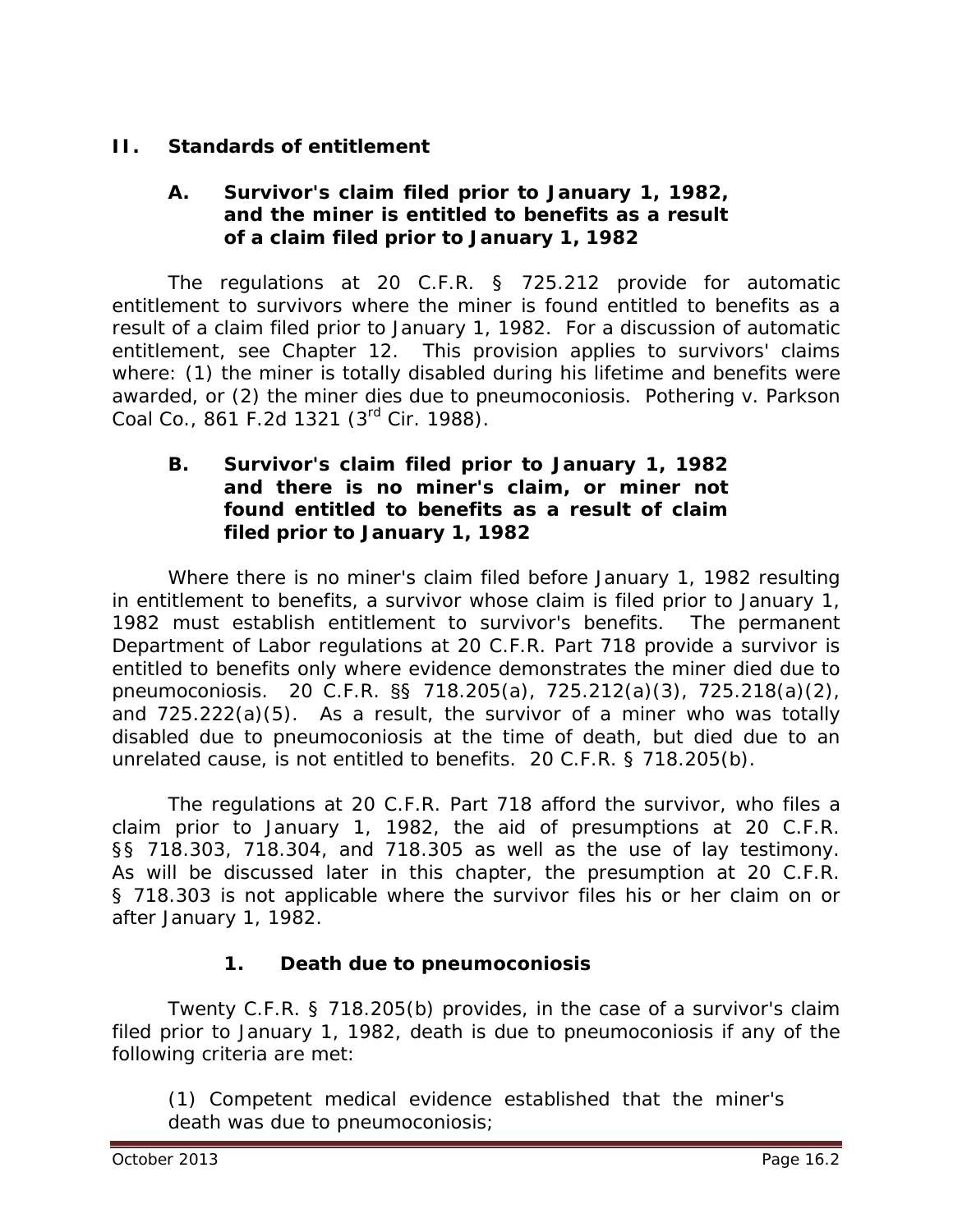(2) Death was due to multiple causes including pneumoconiosis and it is not medically feasible to distinguish which disease caused death or the extent to which pneumoconiosis contributed to the cause of death;

(3) The presumption of § 718.304 [complicated pneumoconiosis] is applicable;

(4) The presumptions of §§ 718.303 or 718.305 are applicable; or

(5) The cause of death is significantly related to or significantly aggravated by pneumoconiosis.

20 C.F.R. § 718.205(b).

#### **a. Must make threshold finding of pneumoconiosis**

In *Trumbo v. Reading Anthracite Co.*, 17 B.L.R. 1-85 (1993), in a survivor's claim under 20 C.F.R. Part 718, the Administrative Law Judge must make a threshold determination as to the existence of pneumoconiosis under 20 C.F.R. § 718.202(a) prior to considering whether the miner's death was due to pneumoconiosis.

#### **b. No entitlement for "psychological" injury attributable to pneumoconiosis**

In *Johnson v. Peabody Coal Co.*, 26 F.3d 618 (6<sup>th</sup> Cir. 1994), the Sixth Circuit held a survivor is not entitled to black lung benefits where her claim was "predicated upon the theory that her husband was severely depressed at the time he committed suicide and that his depression was caused by his illnesses, including pneumoconiosis." The court noted "legislative history is silent as to whether a psychological component would establish the necessary link between pneumoconiosis and death," and the court was "reluctant to plunge the DOL and the courts into yet another battle of the courtroom experts, unless Congress has decided that is the way it should be."

## **2. Lay evidence**

In a case involving a deceased miner, if (1) a survivor's claim was filed prior to January 1, 1982, and (2) there is no medical or other relevant evidence addressing the issue of disability, then affidavits (or equivalent sworn testimony) from persons knowledgeable of the miner's physical condition shall be sufficient to establish total disability. 20 C.F.R.  $\S$  718.204(c)(5).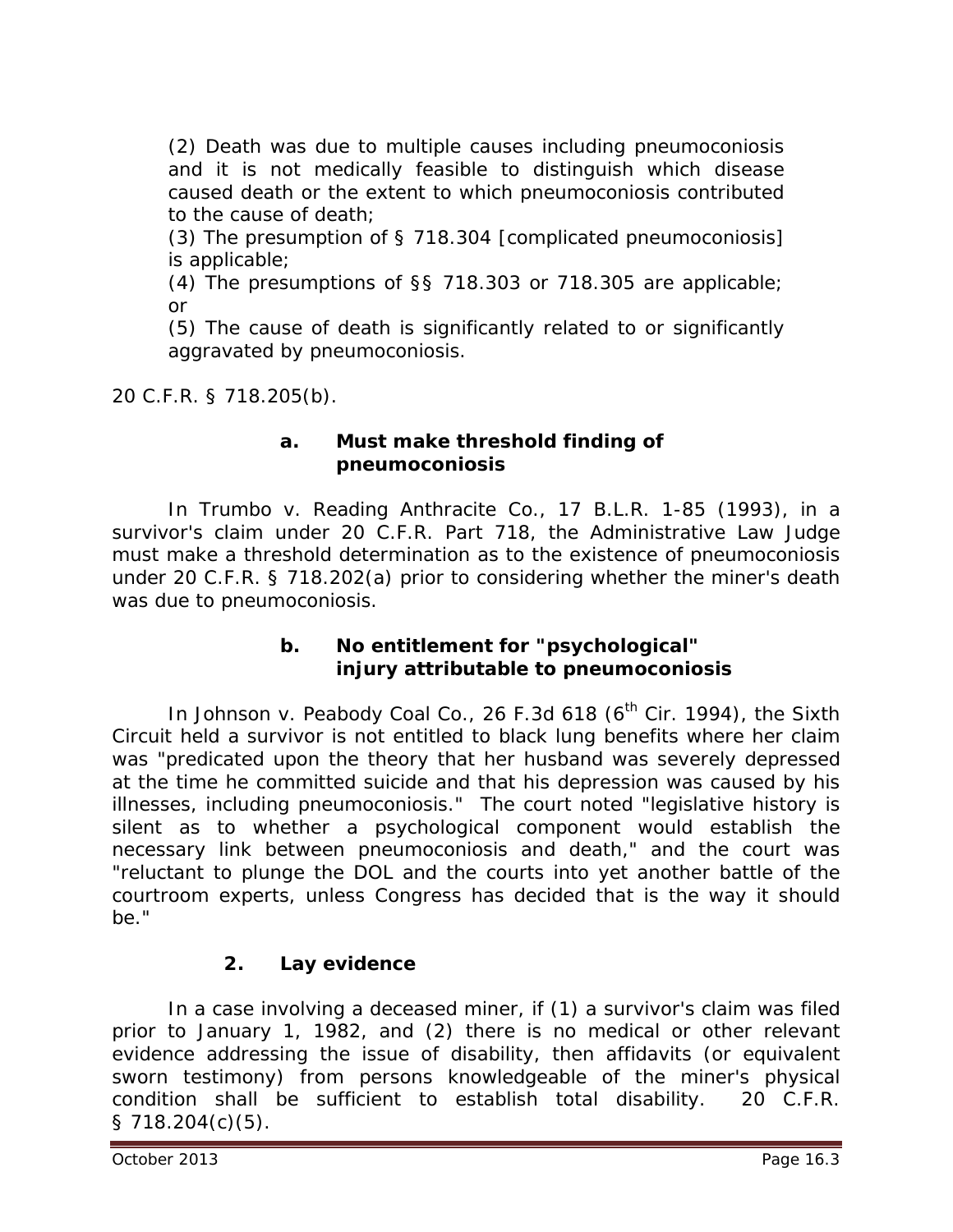In *Pekala v. Director, OWCP*, 13 B.L.R. 1-1 (1989), the Board concluded 20 C.F.R. § 718.204(c)(5) is available in cases where the medical evidence of record does not *affirmatively establish the absence* of a lung disease. The Board declined, however, to rule on the applicability of 20 C.F.R. § 718.204(c)(5) where evidence is *insufficient* to establish total disability under subsections (c)(1)-(4).

In *Pekala,* the Board also concluded, although its decision involved the lay evidence provisions of 20 C.F.R. § 718.204(c)(5), the same rule applied to cases adjudicated under 20 C.F.R. § 727.203(a)(5). As a result, it is noteworthy that several circuit courts of appeal hold 20 C.F.R. § 727.203(a)(5) is available where the miner is deceased, and the medical evidence of record is merely *insufficient to invoke* the presumptions under 20 C.F.R. § 727.203(a)(1)-(4). *Hillibush v. Dept. of Labor*, 853 F.2d [1](#page-3-0)97 (3<sup>rd</sup> Cir. 1988)<sup>1</sup>; *Cook v. Director, OWCP*, 901 F.2d 33 (4<sup>th</sup> Cir. 1990); *Collins v, Old Ben Coal Co.*, 861 F.2d 481  $(7<sup>th</sup>$  Cir. 1988). To the contrary, the Sixth Circuit Court of Appeals holds that 20 C.F.R. § 727.203(a)(5) is not available where there is medical evidence regarding the miner's pulmonary condition, even if such evidence is insufficient to invoke the presumptions through 20 C.F.R. § 727.203(a)(1)-(4). *Coleman v. Director, OWCP*, 829 F.2d 3 ( $6^{th}$  Cir. 1987).

In the absence of "medical or other relevant evidence in the case of a deceased miner," the Third Circuit reiterated that lay evidence may be considered in determining whether the miner was totally disabled due to pneumoconiosis, or died due to the disease. *Keating v. Director, OWCP*, 71 F.3d 1118 (3rd Cir. 1995).

Statements made by a deceased miner during his or her lifetime about his or her physical condition are relevant, and these statements are considered in making a determination as to whether the miner was totally disabled at the time of death. 20 C.F.R. § 718.204(d)(1). Evidence should address the existence of, or disability due to, a respiratory or pulmonary impairment. *Gessner v. Director, OWCP*, 11 B.L.R. 1-1, 1-3 (1987).

 $\overline{a}$ 

<span id="page-3-0"></span>In *Soubik v. Director, OWCP*, 366 F.3d 226 (3<sup>rd</sup> Cir. 2004), the court stated its decision in *Hillibush v. Dep't. of Labor*, 853 F.2d 197, 205 (3rd Cir. 1988) provides the survivor may prove her claim using "medical evidence alone, non-medical evidence alone, or the combination of medical and non-medical evidence . . .." Thus, under *Hillibush*, the Administrative Law Judge consider lay evidence in determining whether the miner had a pulmonary or respiratory impairment, but "[e]xpert testimony will usually be required to establish the necessary relationship between . . . observed indicia of pneumoconiosis and any underlying pathology." As a result, the court determined it was error for the Administrative Law Judge in *Soubik* to accord less weight to a medical opinion because it was based, in part, on lay evidence.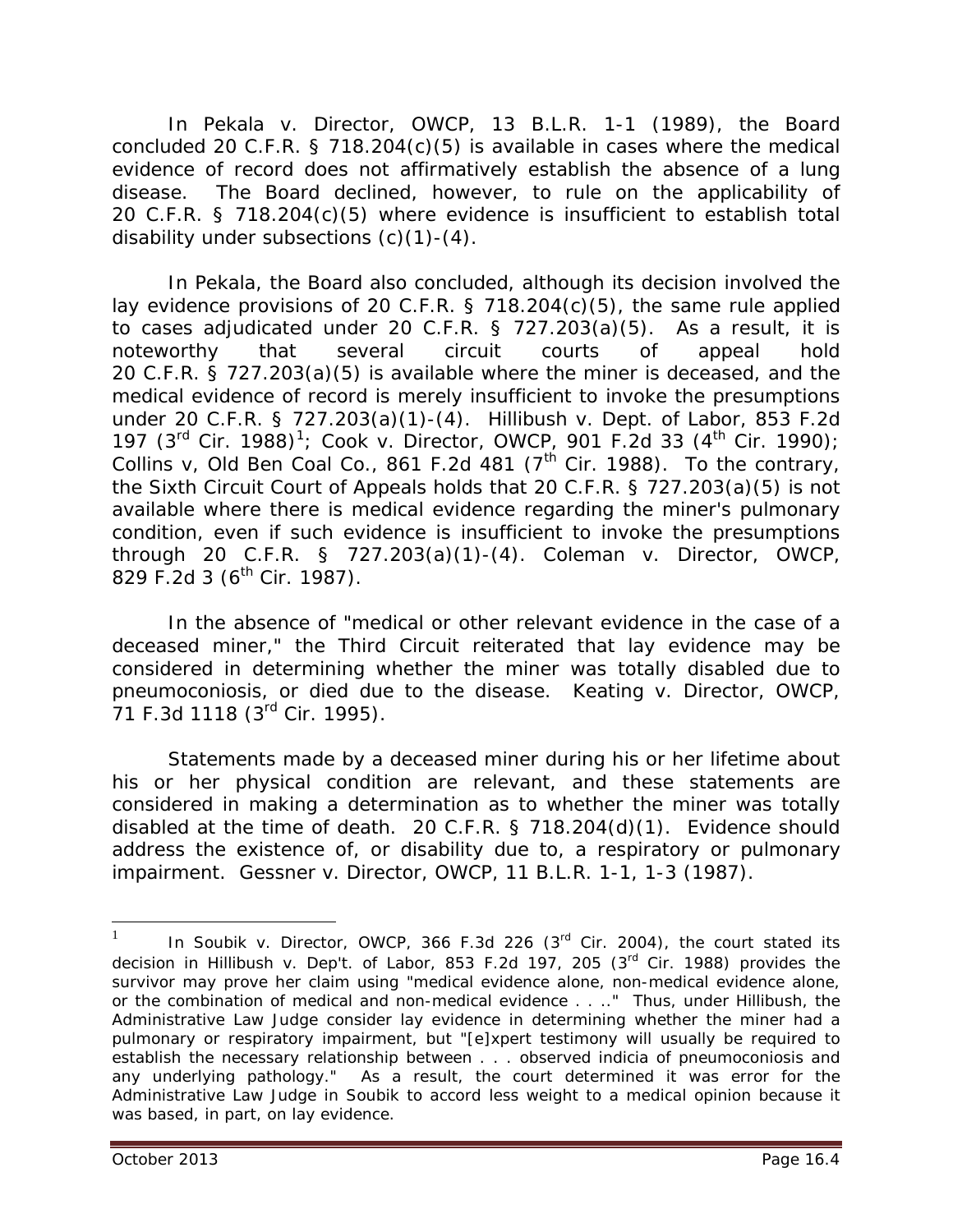#### **C. Survivors' claims filed on or after January 1, 1982, where the miner is entitled to benefits as a result of a claim filed prior to January 1, 1982**

#### **1. Generally**

In cases where a miner is entitled to benefits as the result of a claim filed prior to January 1, 1982, benefits are payable on a survivor's claim filed on or after January 1, 1982. This is because survivor's benefits are awarded where the miner was totally disabled due to pneumoconiosis at the time of death, or died due to pneumoconiosis. 20 C.F.R. §§ 718.204(a), 725.212, 725.218, and 725.222.

#### **2. Automatic entitlement, miner in payment status based on claim filed before January 1, 1982**

Section 422(1) of the Act relieves survivors of the requirement of filing a claim specifically for survivor's benefits in cases where the decedent miner was entitled to benefits as the result of a claim filed prior to January 1, 1982. The Board holds Section 422(1) permits a survivor to benefit from the miner's filing date, where the miner's claim was filed before January 1, 1982 and, although not receiving benefits under a finally adjudicated award, the miner was in payment status. *Smith v. Camco Mining Inc.*, 13 B.L.R. 1-17 (1989).

#### **D. Survivors' claims filed on or after January 1, 1982 where there is no miner's claim or miner not found entitled to benefits as a result of claim filed prior to January 1, 1982**

The permanent Department of Labor regulations at 20 C.F.R. Part 718 add criteria for demonstrating entitlement to survivors' benefits. Specifically, these regulations provide a survivor is entitled to benefits only where the miner *died due to pneumoconiosis* (unless 20 C.F.R. § 718.306 is applicable, and the survivor's claim was filed before June 30, 1982). 20 C.F.R. §§ 725.212(a)(3), 725.218(a)(2), 725.222(a)(5), and 718.205(a). As a result, the survivor of a miner who was totally disabled due to pneumoconiosis at the time of death, but died due to an unrelated cause, is not entitled to benefits. 20 C.F.R. § 718.205(c).

For a survivor's claim filed on or after January 1, 1982, where (1) the miner is not entitled to benefits as a result of a lifetime claim filed prior to January 1, 1982, or (2) no miner's lifetime claim was filed prior to January 1, 1982, then the survivor must demonstrate each element of entitlement (pneumoconiosis, pneumoconiosis causation, and contribution of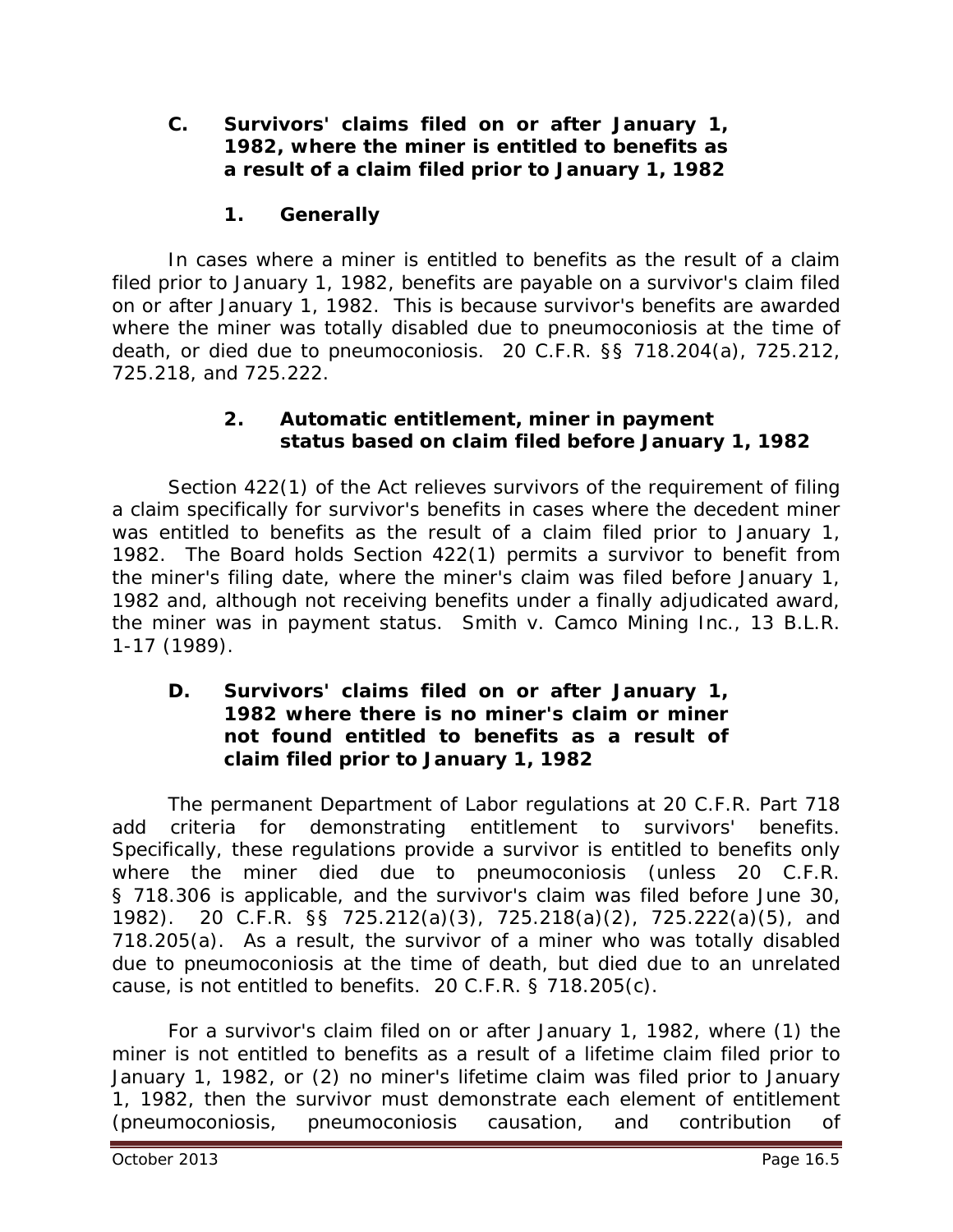pneumoconiosis to death). *Neeley v. Director, OWCP*, 11 B.L.R. 1-85 (1988). In addition, the survivor is not entitled to the use of lay evidence, or the presumptions at 20 C.F.R. §§ 718.303 and 718.305, to aid in establishing entitlement to benefits.

## **1. Death due to pneumoconiosis**

Twenty C.F.R. § 718.205(c) applies to survivor's claims filed on or after January 1, 1982 and provides death will be due to pneumoconiosis if any of the following criteria are met:

(1) competent medical evidence established that the miner's death was due to pneumoconiosis; or

(2) pneumoconiosis was a substantially contributing cause or factor leading to the miner's death or the death was caused by complications of pneumoconiosis; or

(3) the presumption of § 718.304 [complicated pneumoconiosis] is applicable.

20 C.F.R. § 718.205(c).

Eligibility for survivors' benefits is dependent on whether the miner's death is due to pneumoconiosis. 20 C.F.R. § 718.205(a). Moreover, it is important to note the regulations at 20 C.F.R. § 718.204(c)(5), permitting lay evidence testimony to establish total disability, do not apply where (1) the survivor's claim is filed on or after January 1, 1982, and (2) there is no miner's lifetime claim resulting in entitlement to benefits filed prior to January 1, 1982. 20 C.F.R. § 718.204(c)(5).

In *Trumbo v. Reading Anthracite Co.*, 17 B.L.R. 1-85 (1993), the Board held, in a 20 C.F.R. Part 718 survivor's claim, the Administrative Law Judge must make a threshold determination as to the existence of pneumoconiosis under 20 C.F.R. § 718.202(a) prior to considering whether the miner's death was due to the disease under 20 C.F.R. § 718.205.

## **2. "Hastening death" standard**

#### **a. For claims filed on or before January 19, 2001**

The Board and circuit courts adopted divergent standards with regard to determining whether a miner's death was due to pneumoconiosis. While the Board concluded death must be "significantly" related to (or aggravated by) pneumoconiosis, certain circuit courts adopted the "hastening death" standard, which requires establishment of a lesser causal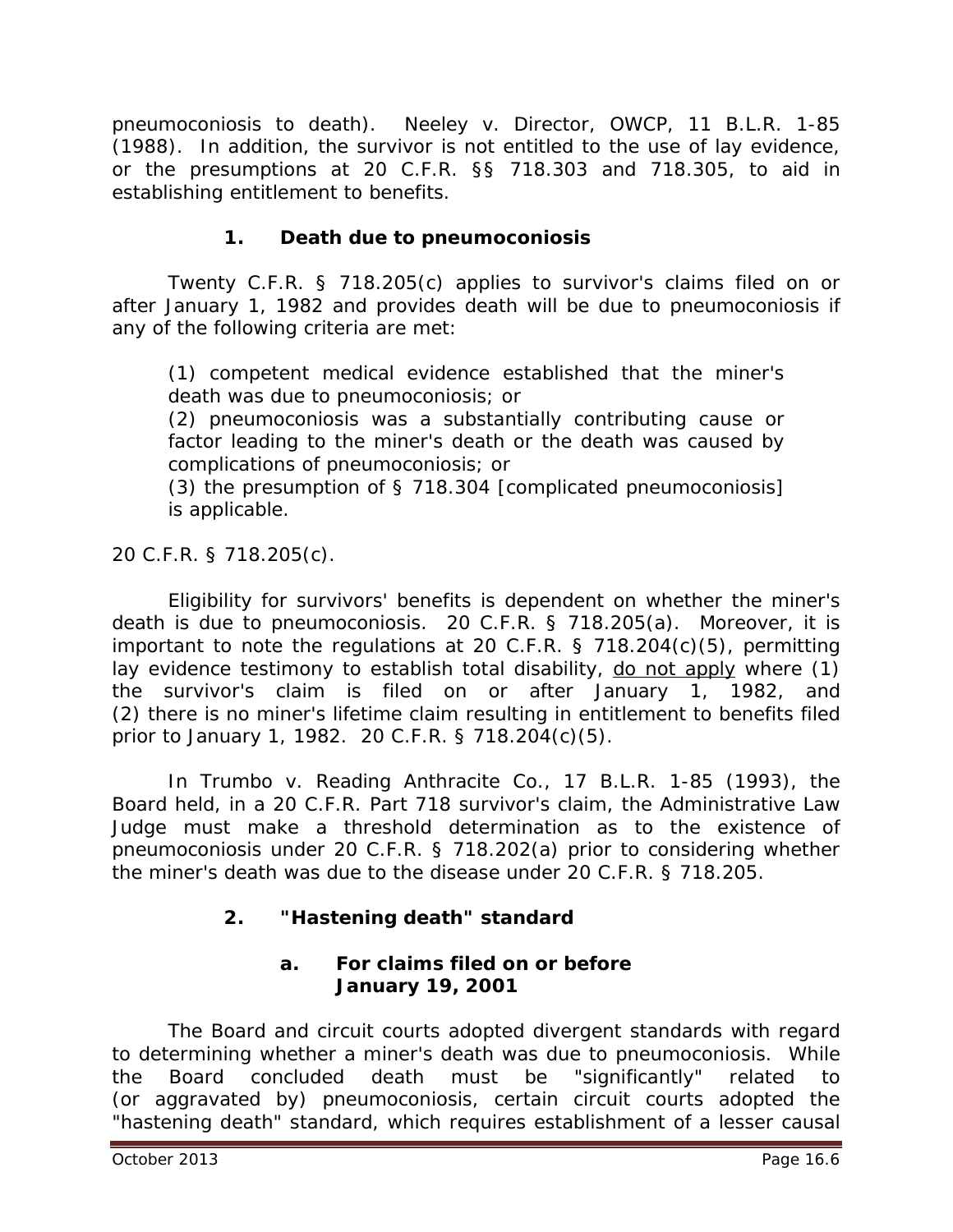nexus between pneumoconiosis and the miner's death. The following sets forth the holdings of the Board and circuit courts with regard to the standard under 20 C.F.R. § 718.205(c):

#### Benefits Review Board

Under the provisions of 20 C.F.R. § 718.205(c), "death will be considered to be due to pneumoconiosis where the cause of death is significantly related to or significantly aggravated by pneumoconiosis." *Foreman v. Peabody Coal Co.*, 8 B.L.R. 1-371, 1-374 (1985).

## Third, Fourth, Sixth, Seventh, and Tenth Circuits

Any condition that *hastens* the miner's death is a substantially contributing cause of death for purposes of 20 C.F.R. § 718.205. *Lukosevicz v. Director, OWCP*, 888 F.2d 1001 (3rd Cir. 1989). The Fourth, Sixth, Seventh, and Tenth Circuits have adopted this position in *Shuff v. Cedar Coal Co.*, 967 F.2d 977 (4th Cir. 1992), *cert. denied*, 113 S. Ct. 969 (1993); *Brown v. Rock Creek Mining Corp.*, 996 F.2d 812 (6th Cir. 1993)(J. Batchelder dissenting*);* and *Peabody Coal Co. v. Director, OWCP*, 972 F.2d 178 (7<sup>th</sup> Cir. 1992); *Northern Coal Co. v. Director, OWCP*, 100 F.3d 871 (10<sup>th</sup> Cir. 1996) (a survivor is entitled to benefits if pneumoconiosis hastened the miner's death "to any degree").

The following case summaries contain a few principles of weighing medical evidence under 20 C.F.R. § 718.205:

## Lay and medical testimony regarding "breathing difficulties"

In *Mancia v. Director, OWCP*, 130 F.3d 579 (3rd Cir. 1997), it was error for the Administrative Law Judge to discredit a treating physician's opinion (that the miner suffered from *cor pulmonale*) on grounds that the physician did not conduct objective testing in support of his diagnosis. The court stated there was no indication that objective testing was necessary to diagnose *cor pulmonale*, and this condition is generally associated with pneumoconiosis. The physician concluded the miner's cardiac arrest, which resulted in his death, was hastened by the progressive breathing difficulties he experienced due to pneumoconiosis. The court noted, while lay testimony cannot be used to determine the cause of death, un-contradicted lay testimony of the miner's breathing difficulties further supporting the treating physician's medical conclusion is probative and must be considered. Thus, Claimant established entitlement to benefits because the treating physician "clearly, consistently and unwaveringly opined that the miner's chronic lung disease led to his deteriorating medical condition, and, ultimately, to his death."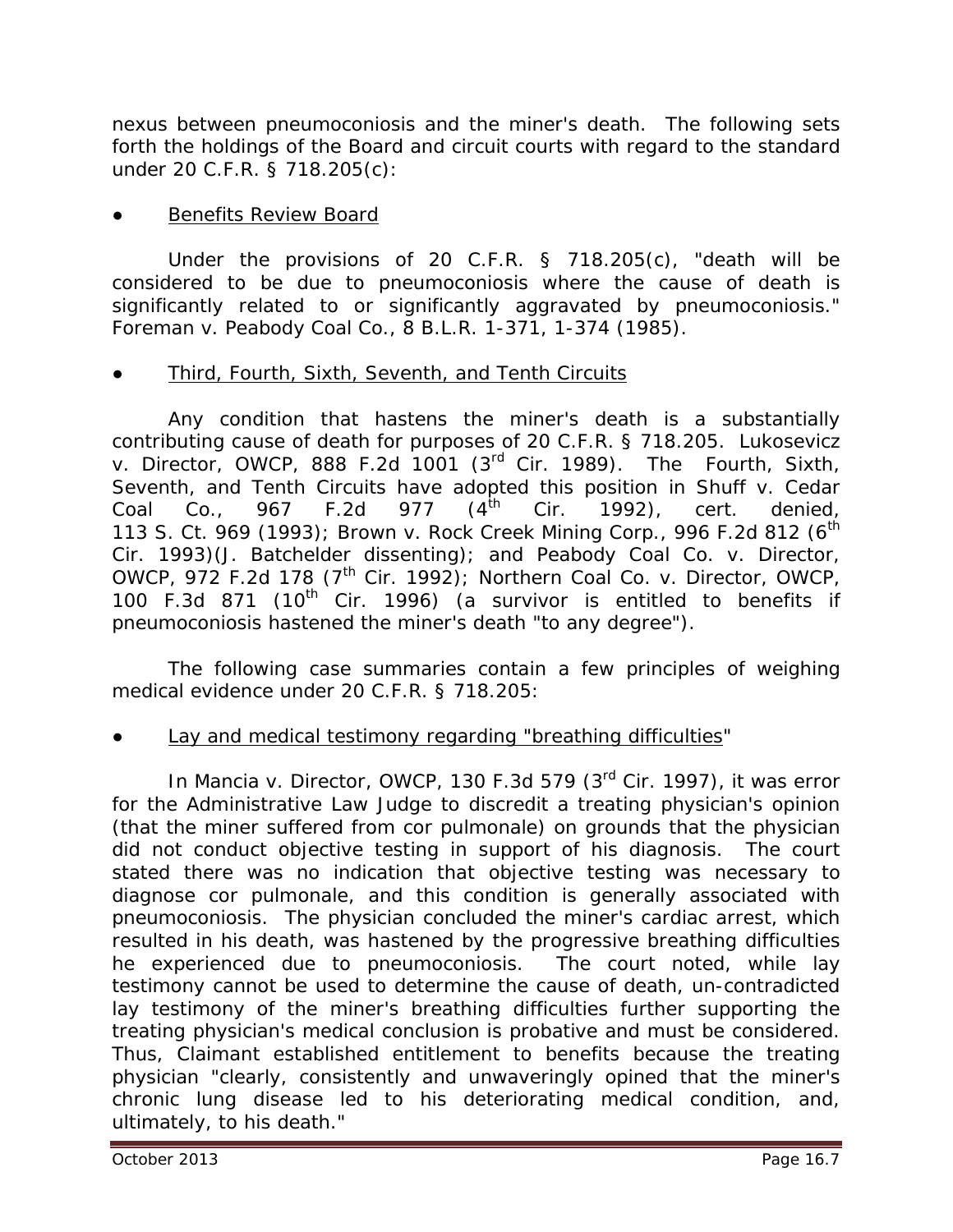## Equivocal opinion insufficient to satisfy "hastening death" standard

In *U.S. Steel Mining Co. v. Director, OWCP [Jarrell]*, 187 F.3d 384 (4<sup>th</sup>) Cir. 1999), the Administrative Law Judge erred in finding pneumoconiosis contributed to the miner's death based on an equivocal physician's opinion. Specifically, Dr. Rasmussen opined it was "possible," and "[i]t can be stated," that pneumoconiosis contributed to the miner's death. The court held the opinion was "merely a statement that it is possible that the condition could have contributed to death." The court also stated the opinion could support a contrary conclusion and, "in an agency proceeding the gate-keeping function to evaluate evidence occurs when the evidence is considered in decision making rather than when the evidence is admitted." Said differently, while evidence generally is admitted in administrative proceedings with less regard for reliability, the Administrative Law Judge must determine its probative value as an expert fact-finder.

#### Hastens death "in any way" sufficient to support entitlement

 In *Hill v. Director, OWCP*, 562 F.3d 264 (3rd Cir. 2009), the court reversed an Administrative Law Judge's denial of benefits in a widow's claim. Under the facts of the case, the miner's treating physician concluded, although pancreatic cancer was the immediate cause of the miner's death, the presence of chronic obstructive pulmonary disease hastened his demise because it compromised his respiratory system. The Administrative Law Judge found this was insufficient evidence upon which to award survivor's benefits because the physician did not attribute development of the miner's COPD to his history of coal dust exposure.

Because the miner was awarded benefits on his lifetime claim, the parties stipulated to the presence of coal workers' pneumoconiosis in the widow's claim. From this, the sole remaining entitlement issue in the widow's claim, according to the court, *should have been* death causation, and not whether the miner's COPD stemmed from coal dust exposure:

Rather than seizing upon a semantic technicality to reject Dr. Carey's explanation of the causes of Hill's death, the ALJ should have recognized that 'pneumoconiosis,' as defined under the Black Lung Benefits Act, was a cause of, and a hastening factor in, his death.

Moreover, citing to *Lukosevicz v. Director, OWCP*, 888 F.2d 1001 (3<sup>rd</sup> Cir. 1989), the court reiterated it was "irrelevant" that pancreatic cancer was the immediate cause of the miner's death; rather, the court determined benefits should have been awarded in the survivor's claim if evidence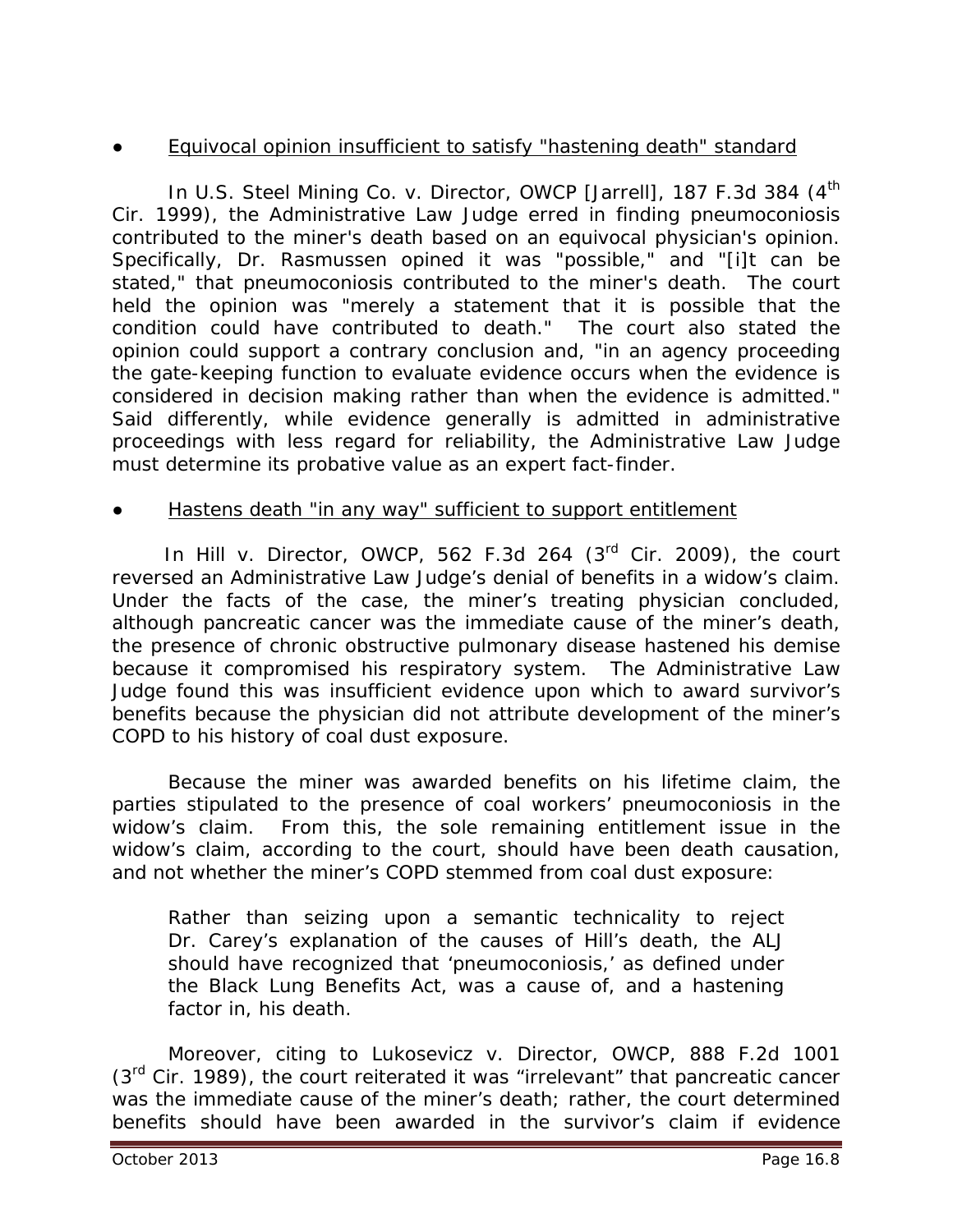demonstrated "pneumoconiosis contributed to the miner's death, *albeit briefly*." (italics in original). Upon review of the record, the treating physician's opinion that COPD compromised the miner's respiratory system and hastened his death was sufficient to award survivor's benefits under the Act. The court stated:

[W]e are at a loss to understand why the ALJ was so troubled by Dr. Carey's testimony about the effect of a compromised respiratory system on the human body. One need not be board certified in pulmonology nor have an advanced degree in anatomy to appreciate the impact that low oxygen levels in the blood can have on the human body. Common sense suggests that if the heart and lungs do not have a sufficient supply of oxygen to function properly, the result could surely include organ failure as well as other complications.

The Third Circuit noted, "Every physician who examined Hill within a month of his death, and every medical examination and finding, confirmed his pulmonary disease, decreased breath sounds, and respiratory difficulties." The court added, "[P]neumoconiosis need only have some identifiable effect on the miner's ability to live" in order for the widow to be entitled to benefits. From this, it concluded:

The law simply does not require a miner with a respiratory system that has been ravaged by mine-related pneumoconiosis to hang on until a physician can document his last moment of life so that the survivor will be able to document that his impaired respiratory system hastened his death.

The court then stated, "Given the medical evidence on this record, we believe that Mrs. Hill has established her entitlement to survivor's benefits as a matter of law, and there is nothing left to do but award the benefits she is clearly entitled to."

Similarly, in *Richardson v. Director, OWCP*, 94 F.3d 164 (4<sup>th</sup> Cir. 1996), the Fourth Circuit held, in a survivor's claim under 20 C.F.R. Part 718, Claimant must demonstrate pneumoconiosis "hastened" the miner's death "in any way." As such, the court held the Director's "stipulation" (that the miner suffered from legal pneumoconiosis arising from coal dust exposure at the time of death) was binding notwithstanding a lack of medical evidence in the record to support the stipulation.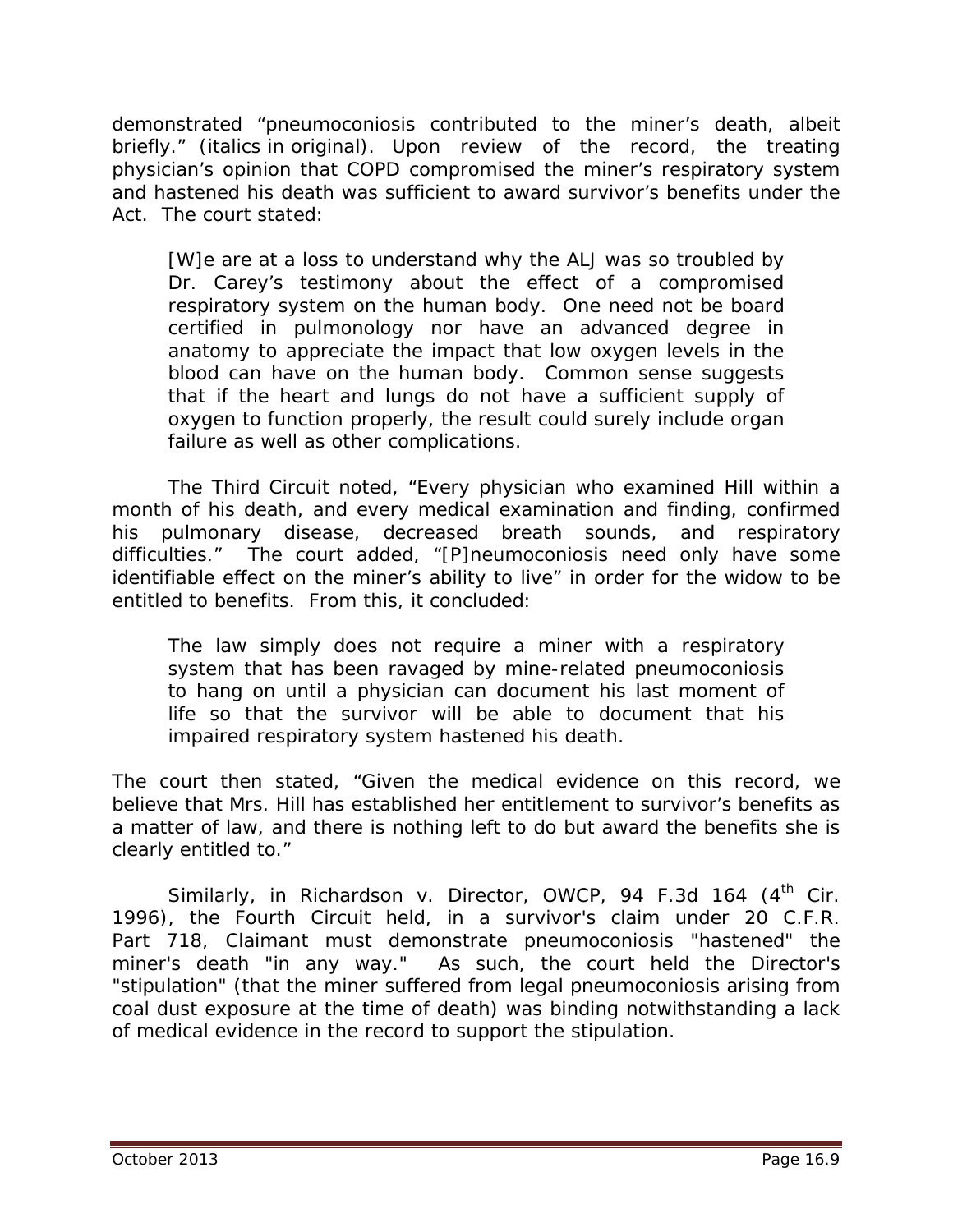#### Sixth Circuit, "specifically defined process" required

In the survivor's claim, *Conley v. National Mines Corp.*, 595 F.3d 297 (6<sup>th</sup> Cir. 2010), the miner suffered from lung cancer, which metastasized to his brain, pancreas, and liver. The Administrative Law Judge determined the miner suffered from both clinical coal workers' pneumoconiosis as well as chronic obstructive pulmonary disease (COPD) due, in part, to his coal dust exposure. A treating physician testified, because of his COPD, the miner had "less respiratory reserve, less capacity to deal with these things, and that therefore it does make a difference." From this, the Administrative Law Judge concluded coal dust-induced COPD hastened the miner's death, and benefits were awarded.

Citing to its opinion in *Eastover Mining Co. v. Williams*, 338 F.3d 501  $(6<sup>th</sup>$  Cir. 2003), the court reiterated "[I]egal pneumoconiosis only 'hastens' a death if it does so through a specifically defined process that reduces the miner's life by an estimable time." And, unsupported statements by a physician will not meet this standard. While the court declined to hold a "precise number of days," or an estimate of months or years, would be required, it stated "context and common sense will govern the resolution of these questions." However, an opinion that pneumoconiosis makes a person generally weaker or more susceptible to "other trauma" is insufficient, according to the court, to meet this standard.

*Compare Griffith v. Director, OWCP*, 49 F.3d 184 (6<sup>th</sup> Cir. 1995) ("pneumoconiosis is a substantially contributing cause or factor leading to the miner's death if it serves to hasten that death in any way").

**Suicide** 

The amended regulations at 20 C.F.R. § 718.205 provide that survivors' claims may be compensable, even where the miner dies due to traumatic injury or suicide if the irrebuttable presumption at 20 C.F.R. § 718.304 is invoked, or the presumption at 20 C.F.R. § 718.305 is invoked and remains unrebutted. Specifically, the amended regulation provides:

[E]xcept where the § 718.304 presumption is invoked, survivors are not eligible for benefits where the miner's death was caused by traumatic injury (including suicide) or the principal cause of death was a medical condition not related to pneumoconiosis, unless the claimant establishes (by proof or presumption) that pneumoconiosis was a substantially contributing cause of death.

#### 20 C.F.R. § 718.205(b)(5).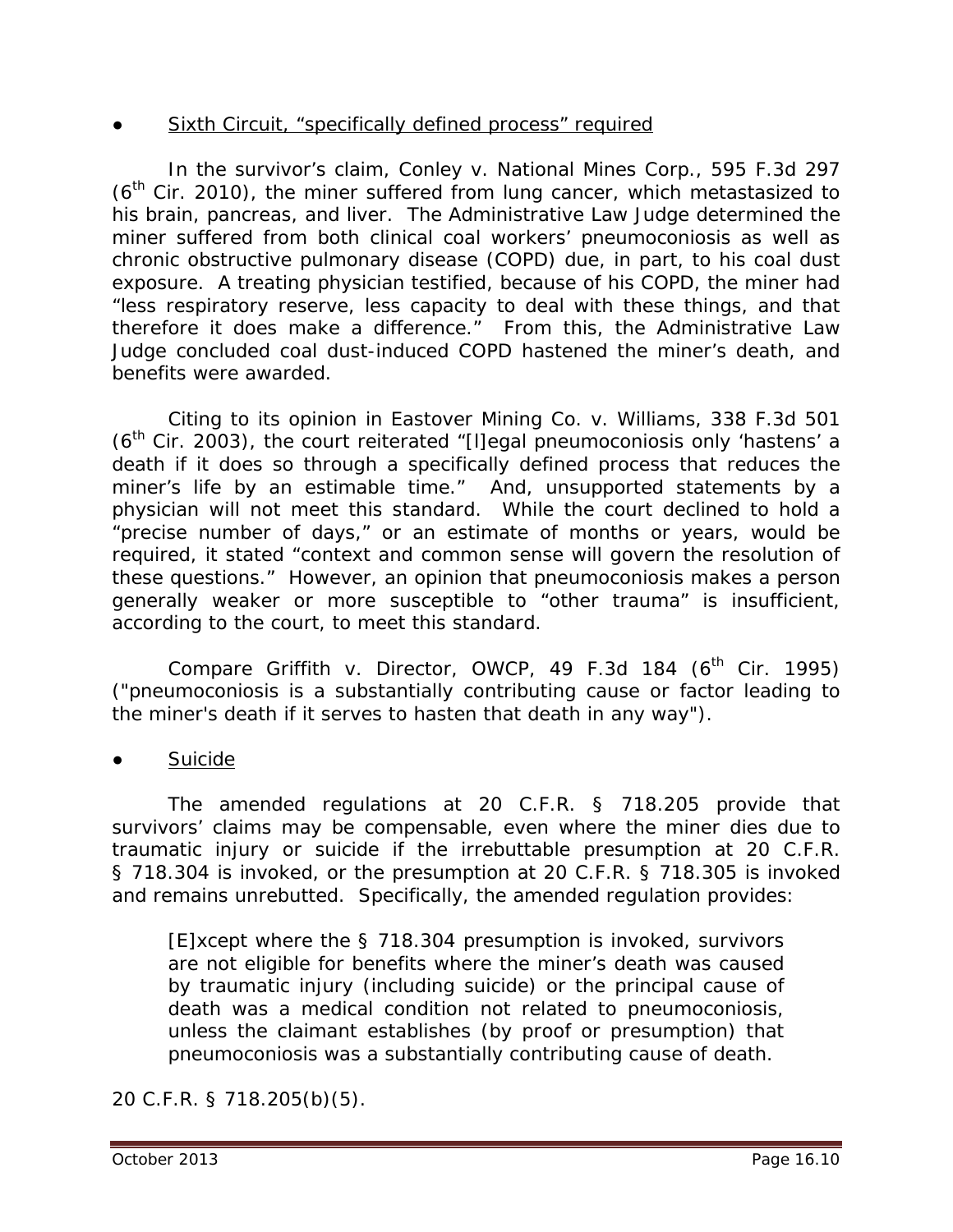Prior to promulgation of these amendments, in *Johnson v. Peabody Coal Co.*, 26 F.3d 618 (6<sup>th</sup> Cir. 1994), the Sixth Circuit held a survivor was not entitled to benefits based on her theory that "her husband was severely depressed at the time he committed suicide and that his depression was caused by his illnesses, including pneumoconiosis." In the comments to the amendments, the following is stated:

The court (in *Johnson*) found the Act's legislative history to be silent on whether psychological injury may establish the causal link between pneumoconiosis and death. In part because the then-applicable 1981 Amendments 'were designed to limit, not expand benefits,' . . . the court concluded that benefits should not be paid to survivors of a miner who commits suicide. But that important reasoning is no longer valid because the ACA amendments repealed many of the restrictions on benefits that were instituted by the 1981 Amendments and considered by the *Johnson* court. Accordingly, the Department does not view the *Johnson* decision as dispositive. Instead, compensating a miner's survivors where the miner's suicide is causally linked to pneumoconiosis is consistent with workers' compensation principles and underlying Congressional intent.

78 Fed. Reg. 59,103 (Sept. 25, 2013).

● *"*Negligible" effect; no entitlement

In *Grizzle v. Pickands Mather & Co.*, 994 F.2d 1093 (4<sup>th</sup> Cir. 1993), the Fourth Circuit held a physician's opinion (that pneumoconiosis contributed to the miner's death to a "negligible" degree) was insufficient to satisfy the "hastening death" standard.

## **b. For claims filed after January 19, 2001**

A new subsection has been added to 20 C.F.R. § 718.205(c), which codifies the pre-amendment "hastening death" standard of several circuit courts, and provides the following:

(5) Pneumoconiosis is a 'substantially contributing cause' of a miner's death if it hastens the miner's death.

20 C.F.R. § 718.205(c)(5). Thus, the Administrative Law Judge may consider case law of the circuit courts related to the "hastening death" standard, *supra*, in this chapter. For survivors' claims filed after January 1, 2005, which are pending on or after March 23, 2010, death causation may be established through: (1) invocation of the presumption at 20 C.F.R.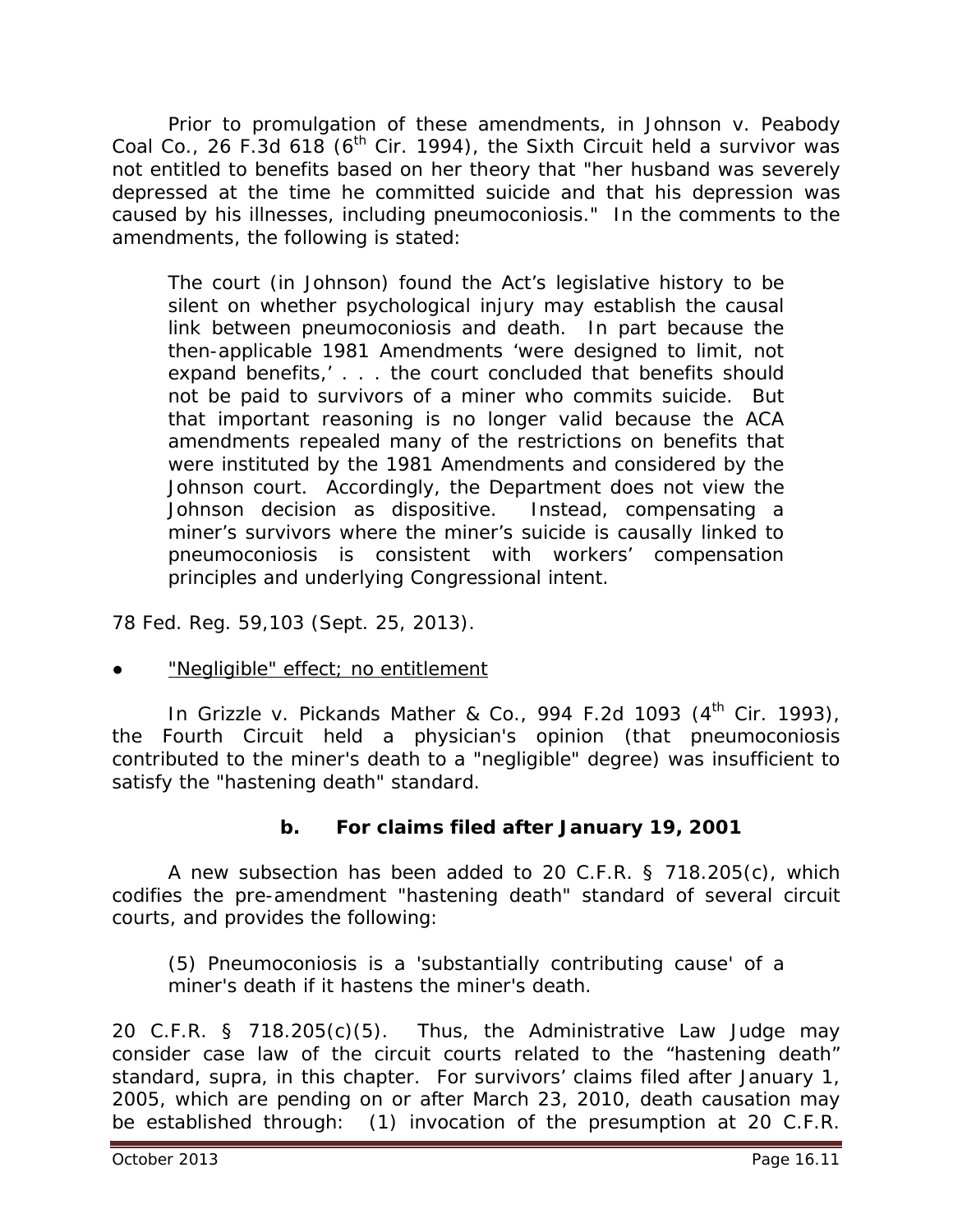§ 718.304; (2) invocation of the 15-year presumption where the presumption is not rebutted; or (3) medical evidence demonstrating that pneumoconiosis was a "substantially contributing cause" of the miner's death.

In *Bailey v. Consolidation Coal Co.*, BRB No. 05-0324 BLA (Sept. 30, 2005) (unpub.), the Administrative Law Judge properly found coal workers' pneumoconiosis substantially contributed to the miner's pneumonia which, in turn, caused his death. In so holding, the Board stated:

We note that as the Secretary observed when promulgating Section 718.205(c)(5), the proposition that persons weakened by pneumoconiosis may expire quicker from other diseases *is* a medical point, with some empirical support. *See* 65 Fed. Reg. 79,920, 79,950 (Dec. 20, 2000).

Slip op. at 6 (emphasis in original). *See also Moser v. Director, OWCP,* 25 B.L.R. 1-\_\_, BRB No. 12-0293 BLA (Feb. 26, 2013)(pub.) (a subsequent survivor's claim was properly denied under 20 C.F.R. § 725.309 where her original claim was denied for failure to demonstrate death due to coal workers' pneumoconiosis)*.*

For additional discussion on weighing evidence, *see* Chapter 3. For a discussion of the limitations on the admission of evidence under the amended regulations, *see* Chapter 4.

#### **3. Traumatic injury or principal cause of death is an unrelated medical condition**

Survivors are not eligible for benefits where the miner's death was caused by a traumatic injury, or the principal cause of death was a medical condition not related to pneumoconiosis, unless the evidence establishes that pneumoconiosis was a substantially contributing cause of death. 20 C.F.R. § 718.205(c)(4). *Neeley v. Director, OWCP*, 11 B.L.R. 1-85 (1988) (survivor not entitled to benefits where the miner's death was due to a ruptured abdominal aortic aneurysm).

A survivor, however, is not precluded from benefits where the miner's death is due to traumatic injury, if the deceased miner had complicated pneumoconiosis, and the irrebuttable presumption of death due to pneumoconiosis at 20 C.F.R. § 718.304 (complicated pneumoconiosis) was invoked. *Sumner v. Blue Diamond Coal Co.*, 12 B.L.R. 1-74 (1988). *See also* the discussion related to suicide, *supra*, in this chapter.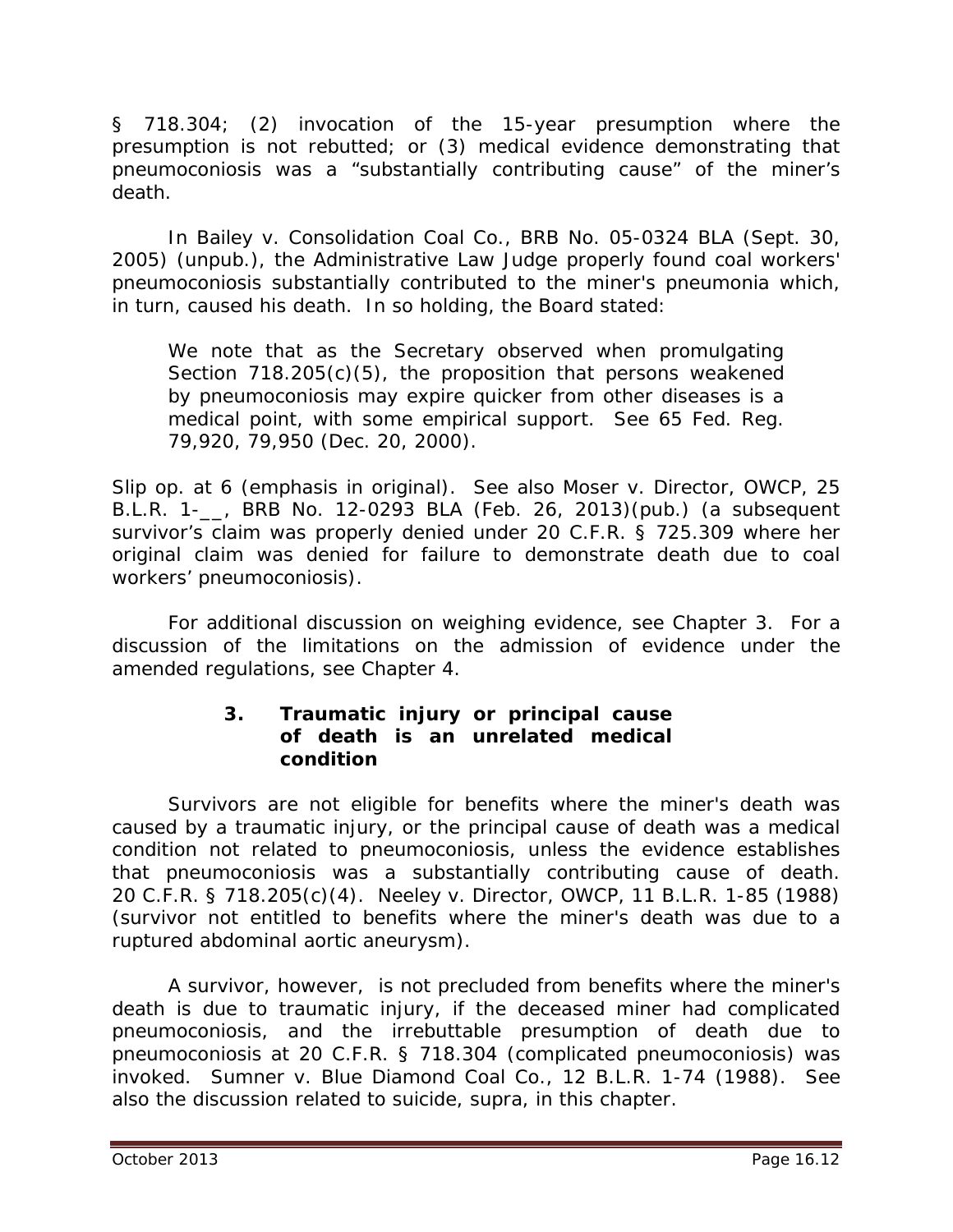#### **E. The survivor's claim is filed after January 1, 2005, and is pending on or after March 23, 2010, and the miner was finally awarded benefits in his or her lifetime claim**

The Patient Protection and Affordable Care Act*,* Pub. L. No. 111-148, § 1556 (2010) (PPACA) was enacted on March 23, 2010. Of relevance to certain survivors' claims, the PPACA: (1) revived automatic entitlement; and (2) revived availability of the 15-year presumption at 20 C.F.R. § 718.305 for survivors who do not qualify for automatic entitlement. With regard to automatic entitlement, the revised regulations implementing the PPACA provide the following:

#### **§ 725.212 Conditions of entitlement; surviving spouse or surviving divorced spouse**

- (a) \* \* \*
- (3) The deceased miner either:
- (i) Is determined to have died due to pneumoconiosis; or

(ii) Filed a claim for benefits on or after January 1, 1982, which results or resulted in a final award of benefits, and the surviving spouse or surviving divorce spouse filed a claim for benefits after January 1, 2005 which was pending on or after March 23, 2010.

78 Fed. Reg. 59117 (Sept. 25, 2013).

Survivors who do not qualify for automatic entitlement, and who do not meet the requirements for invocation of presumptions at 20 C.F.R. §§ 718.304 and 718.305, must demonstrate each of the following elements of entitlement by a preponderance of the evidence: (1) the miner suffered from pneumoconiosis; (2) the disease arose from coal mine employment; and (3) the miner's death was due to the disease. 20 C.F.R. § 718.205. *See Neeley v. Director, OWCP*, 11 B.L.R. 1-85 (1988). In addition, the survivor is not entitled to use lay evidence to aid in establishing entitlement to benefits. *See* the discussion related to death causation, *supra*, in this chapter.

## **1. Section 1556 of the PPACA held constitutional**

## **a. Benefits Review Board**

In *Mathews v. United Pocahontas Coal Co.*, 24 B.L.R. 1-193 (2010), *recon. denied,* BRB No. 09-0666 BLA (Apr. 14, 2011), the Board adopted the Director's position, and upheld the constitutionality of Section 1556(c) of the PPACA providing for automatic entitlement in certain survivors' claims. *See*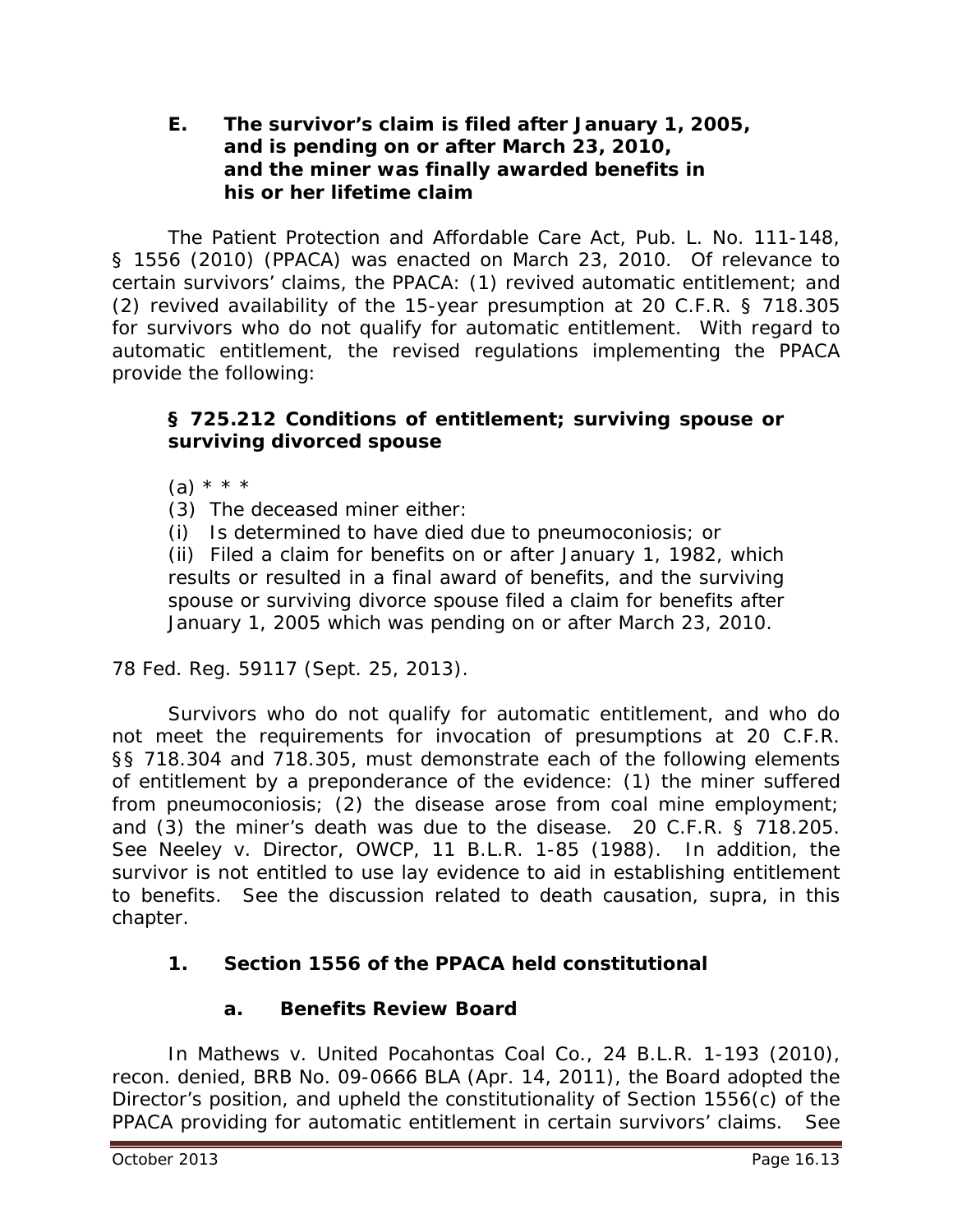*also Dotson v. McCoy Elkhorn Coal Corp.*, 25 B.L.R. 1-13 (2011) (en banc); *Fairman v. Helen Mining Co.*, 24 B.L.R. 1-227 (2011).

In *Thorne v. Eastover Mining Co.*, \_\_\_ B.L.R. \_\_\_, BRB No. 13-0136 BLA (Sept. 27, 2013), the Board upheld automatic entitlement to survivor's benefits pursuant to Section 1556 of the Patient Protection and Affordable Care Act (PPACA), where the miner was eligible for benefits at the time of his 2010 death based on an award issued by an Administrative Law Judge in 1986. Employer maintained that, as a practical matter, the miner's federal award was offset by his state award such that he was not "eligible" for benefits at the time of his 2010 death for purposes of automatic entitlement. The Administrative Law Judge disagreed. The Board stated:

[T]he administrative law judge's finding, that the offset of the miner's federal black lung benefits by the state award (as opposed to termination of the award) did not affect the miner's eligibility for benefits under the Act, is consistent with the applicable regulations.

*Slip op.* at p. 3. Consequently, the finding of automatic entitlement was affirmed.

#### **b. Third Circuit**

The Third Circuit addressed Section 1556's revival of "automatic entitlement" for survivors of miners who were awarded benefits on their lifetime claims and, by published decision in *B&G Construction Co. v. Director, OWCP [Campbell]*, 662 F.3d 233 (3rd Cir. 2011), the court held that the provisions are constitutional. In *Marmon Coal Co. v. Director, OWCP [Eckman]*, 726 F.3d 387 (3rd Cir. 2013), the court affirmed application of the automatic entitlement provisions to a subsequent survivor's claim filed after January 1, 2005 and pending on or after March 23, 2010.

#### **c. Fourth Circuit**

The Fourth Circuit affirmed Section 1556's revival of "automatic entitlement" for survivors in *West Virginia CWP Fund v. Stacy*, 671 F.3d 378 (4th Cir. 2011), *aff'g.*, *Stacy v. Olga Coal Co.*, 24 B.L.R. 1-207 (2010), *cert. denied*, 133 S.Ct. 127 (2012).

#### **d. Sixth Circuit**

In *Morrison v. Tennessee Consolidated Coal Co.*, 644 F.3d 473 (6<sup>th</sup> Cir. 2011), the court remanded a claim for consideration under the revived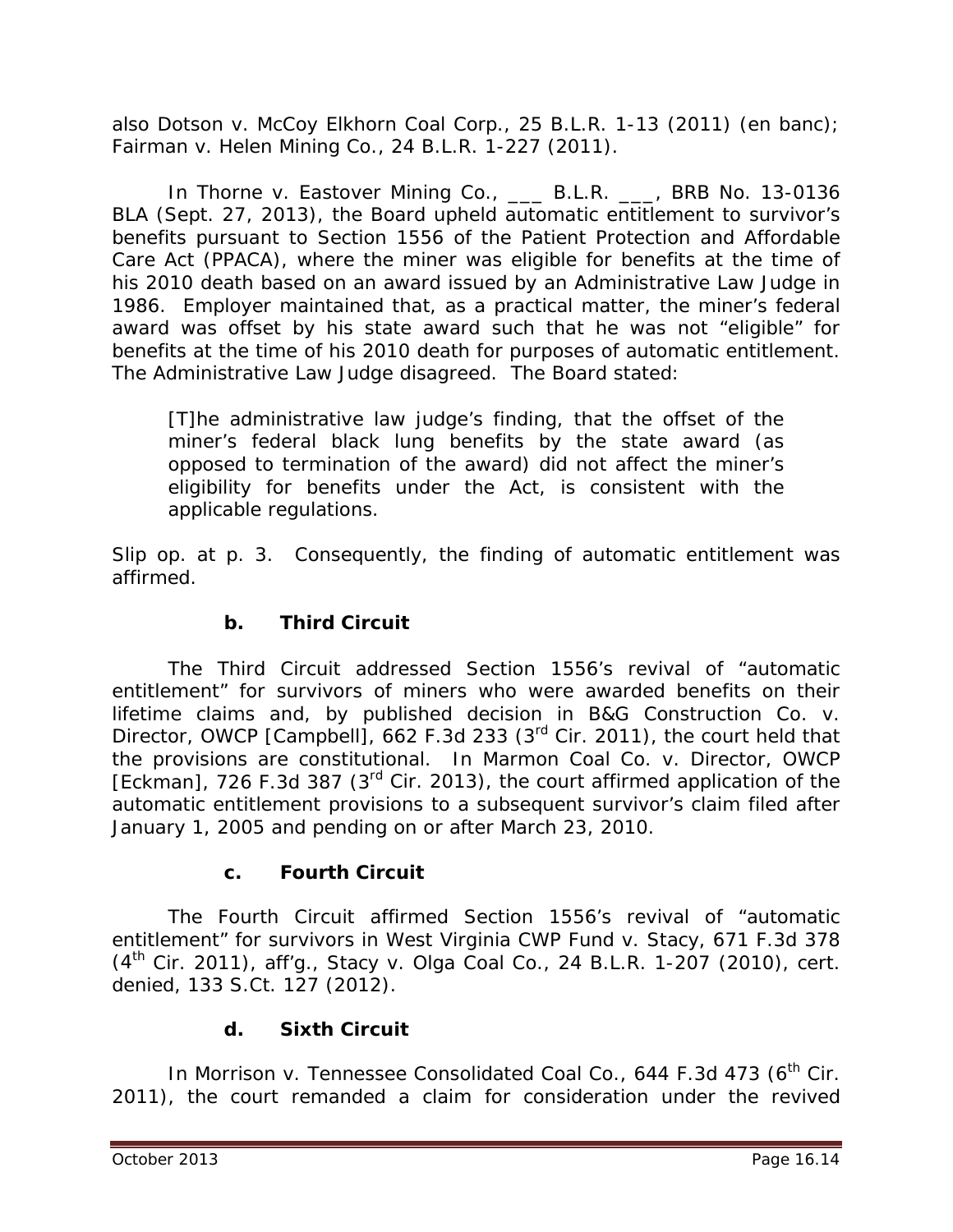15-year presumption. The court did not directly address the constitutionality of Section 1556 of the PPACA.

## **e. Seventh Circuit**

In *Keene v. Consolidation Coal Co.*, 645 F.3d 844 (7<sup>th</sup> Cir. 2011), the circuit court held that revival of the 15-year presumption at 20 C.F.R. § 718.305 through Section 1556 of the PPACA is constitutional. The court did not address revival of "automatic entitlement" for survivors of miners who were awarded benefits on their lifetime claims.

## **2. Applicability of automatic entitlement**

# **a. Threshold criteria**

To qualify for automatic entitlement under the PPACA: (1) the survivor's claim must be filed after January 1, 2005, and pending on or after March 23, 2010; and (2) benefits must be finally awarded in the miner's lifetime claim. *See also Moser v. Director, OWCP,* 25 B.L.R. 1-\_\_, BRB No. 12-0293 BLA (Feb. 26, 2013)(pub.) (a subsequent survivor's claim filed after January 1, 2005 was properly denied under 20 C.F.R. § 725.309 where her original claim was denied for failure to demonstrate death due to coal workers' pneumoconiosis, and the miner's lifetime claim had been denied such that she did not meet the threshold criteria for automatic entitlement under the PPACA)*.*

# **b. Date of filing survivor's claim controls**

The Board and circuit courts hold it is the date of filing the survivor's claim, not the date the miner's claim was filed, which controls applicability of the PPACA's automatic entitlement provisions.

**•** Originally filed claim by survivor

In *Mathews v. United Pocahontas Coal Co.*, 24 B.L.R. 1-193 (2010), *recon. denied,* BRB No. 09-0666 BLA (Apr. 14, 2011), the survivor filed her claim for benefits on October 3, 2005, which was "pending on or after March 23, 2010." The Board noted the following:

Employer agrees that amended Section 932(l) is applicable to this case, as claimant filed her claim after January 1, 2005, her claim was pending on March 23, 2010, and the miner was in payment status at the time of his death. (citation omitted). Thus, claimant is derivatively entitled to survivor's benefits pursuant to 30 U.S.C. § 932(l). Consequently, as amended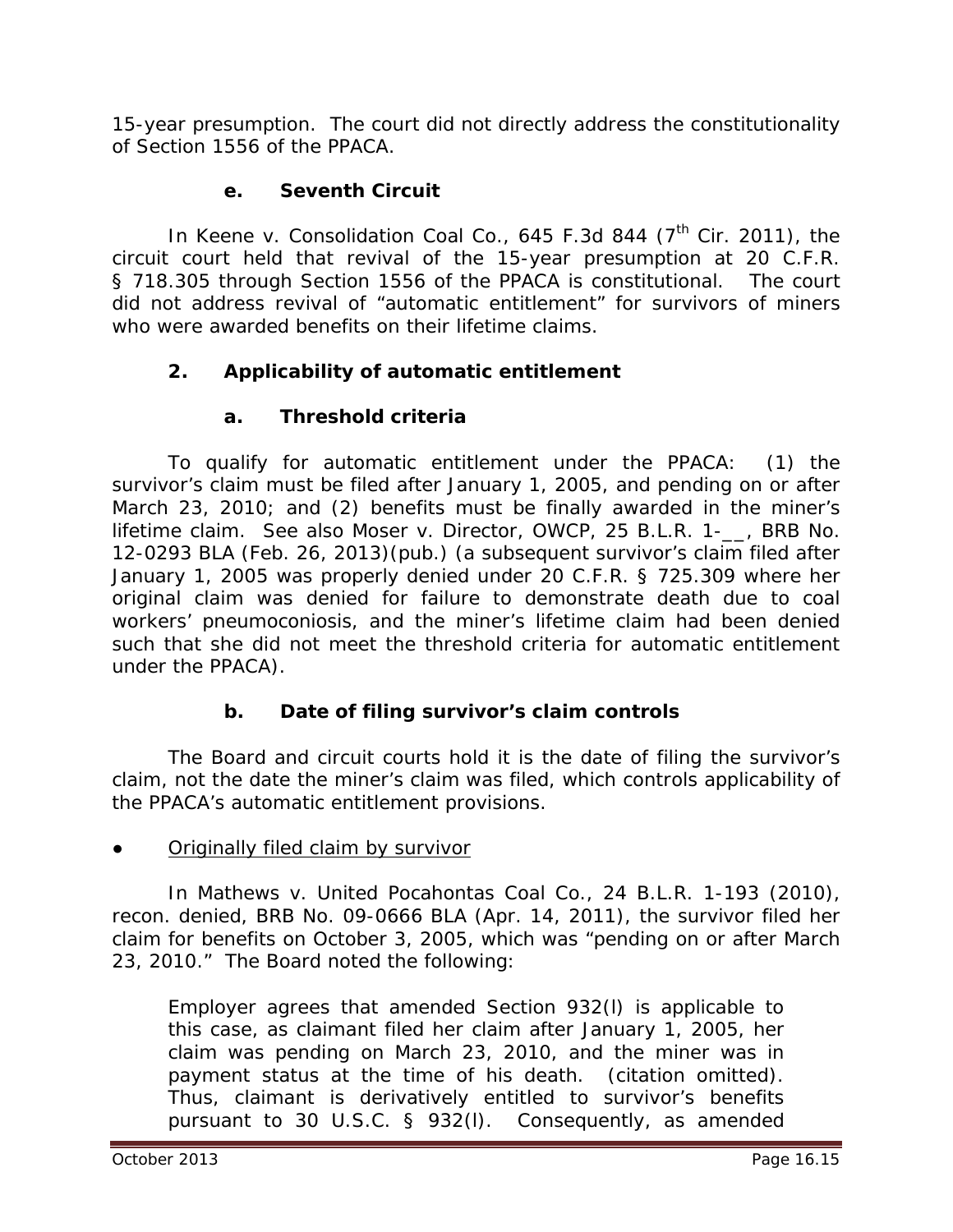Section 932(l) does not afford employer the opportunity to defend the claim once derivative entitlement has been established, . . . .

#### *Id.* at 1-200.

Thus, the Board holds it is the date of filing of the survivor's claim, not the miner's claim, which controls applicability of Section 932(l), as amended by the PPACA. *See also West Virginia CWP Fund v. Stacy*, 671 F.3d 378 (4th Cir. 2011), *aff'g.*, *Stacy v. Olga Coal Co.*, 24 B.L.R. 1-207 (2010) *cert. denied*, 133 S.Ct. 127 (2012) (it is the date of filing the survivor's claim, not the filing date of the miner's claim, which controls applicability of the amendments); *Wright v. Eastern Associated Coal Co.*, 25 B.L.R. 1-69 (2012) (operative date for automatic entitlement is the date the widow's claim is filed; "to the extent that amended Section 932(l) conflicts with Section 901(a) of the Act, the more specific terms of Section 1556(b) of the PPACA prevail"); *Mullins v. ANR Coal Co.*, 25 B.L.R. 1-49 (2012); *Fairman v. Helen Mining Co.*, 24 B.L.R. 1-227 (2011).

#### Petition for modification by survivor

In *Mullins v. ANR Coal Co.*, 25 B.L.R. 1-49 (2012), the Board affirmed the Administrative Law Judge's determination that Claimant was automatically entitled to benefits under Section 1556 of the PPACA. Under the facts of the claim, the District Director denied benefits for failure to demonstrate death causation prior to enactment of the PPACA. Then, after enactment of the PPACA, the widow filed a petition for modification, and her claim was awarded in accordance with the PPACA. On appeal, Employer argued, since the widow's claim was originally denied prior to passage of the PPACA, it was improper to award benefits to her in the wake of the PPACA. The Board dismissed this argument stating:

Section 22 of the Longshore and Harbor Workers' Compensation Act, 33 U.S.C. § 922 as incorporated into the Black Lung Benefits Act by 30 U.S.C. § 932(a), permits the reopening and readjudication of a denied survivor's claim within one year of the order denying benefits, based on a showing of a mistake in a determination of fact, including the ultimate fact of entitlement. (citations omitted). The language of Section 1556(c) of the PPACA mandates the application of amended Section 932(l) to all claims filed after January 1, 2005, that are pending on or after March 23, 2010, and provides that a survivor of a miner who was receiving benefits at the time of his or her death is automatically entitled to survivor's benefits, without having to establish that the miner's death was due to pneumoconiosis.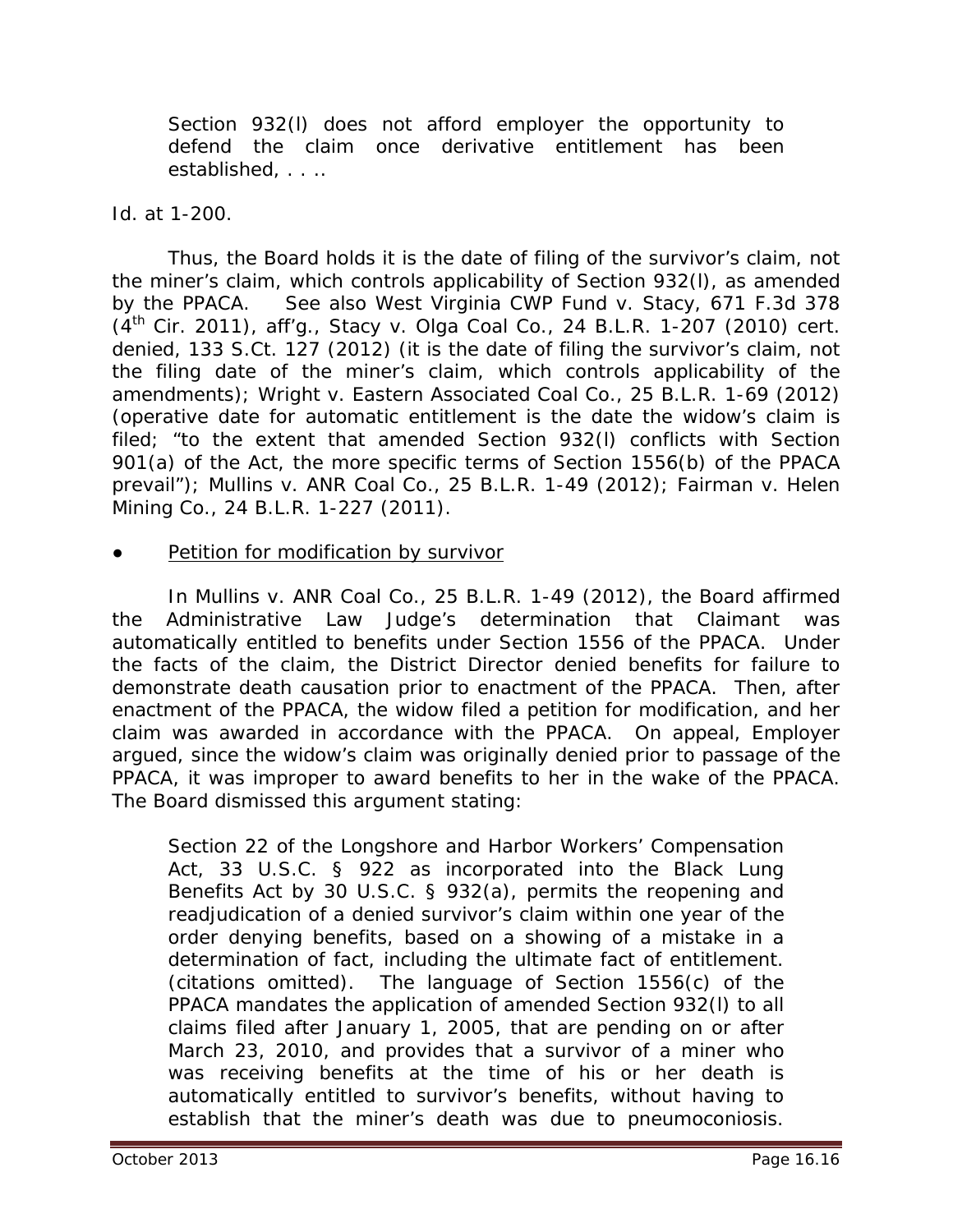(citations omitted). Because claimant filed her claim after January 1, 2005, timely requested modification such that the claim was pending after March 23, 2010, and the miner was receiving benefits under a final award at the time of his death, we affirm the administrative law judge's finding that claimant is derivatively entitled to survivor's benefits pursuant to amended Section 932(I).

#### Subsequent claim by survivor

In *Richards v. Union Carbide Corp.*, 25 B.L.R. 1-31 (2012) (en banc) (J. McGranery, concurring and dissenting; J. Boggs, dissenting), *aff'd. sub.*  nom., 721 F.3d 307 (4<sup>th</sup> Cir. 2013), after hearing oral argument from the parties, the Board affirmed the Administrative Law Judge's application of the automatic entitlement provisions of Section 1556 to a subsequent survivor's claim. Here, the widow's first claim for survivor's benefits was denied by an Administrative Law Judge in 2006. Subsequently, the widow filed a second claim in 2009, which remained pending after passage of the PPACA on March 23, 2010. Employer argued:

. . . that allowing automatic entitlement to benefits in a subsequent survivor's claim under amended Section 932(l) renders meaningless the time limitations set by Congress in Section 1556 of the PPACA; nullifies the prior final decision denying entitlement; and ignores the governing language of 20 C.F.R. § 725.2 and the applicable provisions at Section 725.309(d)(3).

The Board disagreed, and adopted the position of the Director and Claimant; *to wit*:

By restoring the derivative entitlement provisions of Section 932(l), Congress effectively created a 'change,' establishing a new condition of entitlement unrelated to whether the miner died due to pneumoconiosis. Thus, as correctly noted by the Director, the principles of res judicata addressed in Section 725.309, requiring that a subsequent claim be denied unless a change is established, are not implicated in the context of a subsequent survivor's claim filed within the time limitations set forth under Section 1556, because entitlement thereunder is not tied to relitigation of the prior finding that the miner's death is not due to pneumoconiosis. (citation omitted). Accordingly, we hold that the automatic entitlement provisions of amended Section 932(l) are available to an eligible survivor who files a subsequent claim within the time limitations established in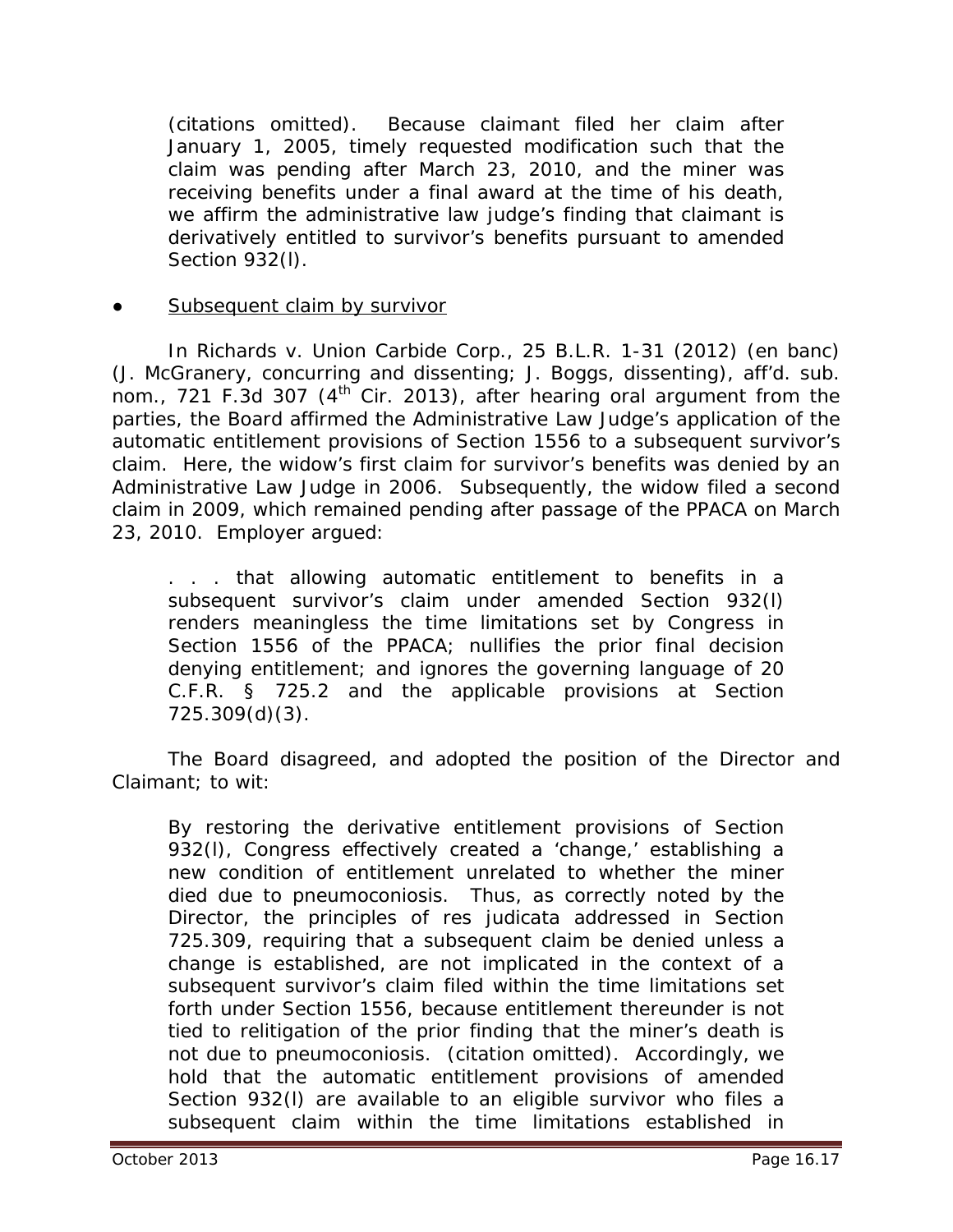Section 1556 of the PPACA.

On appeal, the Fourth Circuit agreed that the PPACA allows for automatic entitlement of subsequent survivors' claims where the miner was finally awarded benefits in a lifetime claim.

By published decision in *Rose v. Trojan Mining & Processing*, 25 B.L.R. 1-91 (2012), the Administrative Law Judge properly awarded benefits in a subsequent survivor's claim under the automatic entitlement provisions of Section 1556 of the Patient Protection and Affordable Care Act (PPACA), Pub. L. No. 111-148 (2010). The Board reiterated its holding in *Richards v. Union Carbide Corp.*, 25 B.L.R. 1-31 (2012) (en banc) (J. McGranery, concurring and dissenting; J. Boggs, dissenting), *aff'd. sub. nom.*, 721 F.3d 307 (4<sup>th</sup> Cir. 2013) to hold the automatic entitlement provisions apply to subsequent survivors' claims:

The principles of res judicata addressed in Section 725.309, requiring that a subsequent claim be denied unless a change in an applicable condition of entitlement is established, are not implicated in the context of a survivor's subsequent claim filed within the time limitations set forth under Section 1556 of the PPACA, because entitlement under amended Section 932(l) is not tied to re-litigation of the prior finding that the miner's death was not due to pneumoconiosis.

#### **c. Automatic entitlement, date of onset**

Original claim by survivor

In *Dotson v. McCoy Elkhorn Coal Corp.*, 25 B.L.R. 1-13 (2011) (en banc), a claim involving application of the PPACA's automatic entitlement provisions in a survivor's claim, the Board held that benefits in an originally filed survivor's claim date commence with the month of the miner's death:

Employer argues that to allow entitlement to derivative benefits dating back to the miner's death in 1998 is tantamount to finding that the miner's death was due to pneumoconiosis during the period from 1981 through January 1, 2005, even though the PPACA was not applicable during that period. Employer asserts that such a 'harsh, retroactive application of the law' provides claimant with a 'windfall,' since claimant did not file her claim until eight years after the miner's death.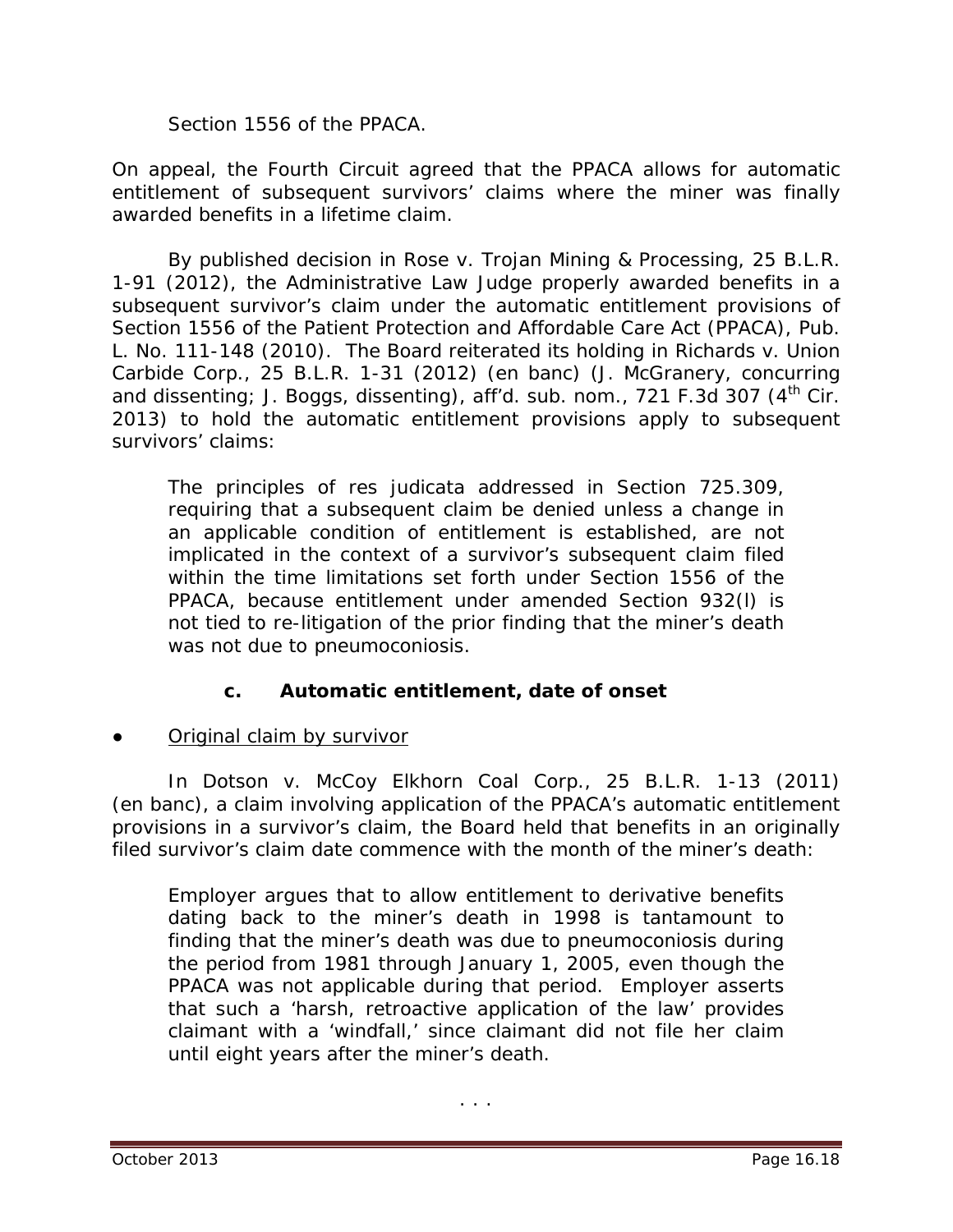Rather, employer argues, the date of filing of the survivor's claim should be utilized as the commencement date for benefits, consistent with the default date for the commencement of miner's benefits under Section 725.503(b), in those cases where the evidence does not establish the month of onset of total disability due to pneumoconiosis. Because Congress limited the automatic continuation of benefits provision to claims filed after January 1, 2005, that are pending on or after March 23, 2010, and expressed no intent to utilize the miner's date of death as the commencement date for benefits, as set out in Section 725.503(c), employer asserts that 'fairness' dictates that benefits, if awarded, should commence from one of the following dates: (1) March 23, 2010, the date of enactment of the amendments; (2) January 30, 2006, the date claimant filed her claim; or (3) at the earliest, January 1, 2005, the date Congress selected as the date after which claims must be filed for consideration under amended Section 932(l).

On the other hand, the Board noted the Director's arguments to the contrary:

The Director contends that, while the Act does not specifically address the date from which benefits to a survivor should commence, the Director promulgated the regulation at Section 725.503 over thirty years ago, through express statutory authority. This regulation provides, in pertinent part, that '[b]enefits are payable to a survivor who is entitled beginning with the month of the miner's death, or January 1, 1974, whichever is later.' (citations omitted) The Director asserts that Section 725.503(a) is applicable to claims filed pursuant to amended Section 932(l), arguing that when the PPACA was passed, Congress did not change the Director's long-standing position that survivor's benefits commence the month of the miner's death.

The Director contends, therefore, that benefits should commence from August 1998, the month in which the miner died. (citation omitted).

. . .

*Id.* at 1-17 and 1-18.

The Board noted the PPACA is silent with regard to the onset date of survivor's benefits under its automatic entitlement provisions. In awarding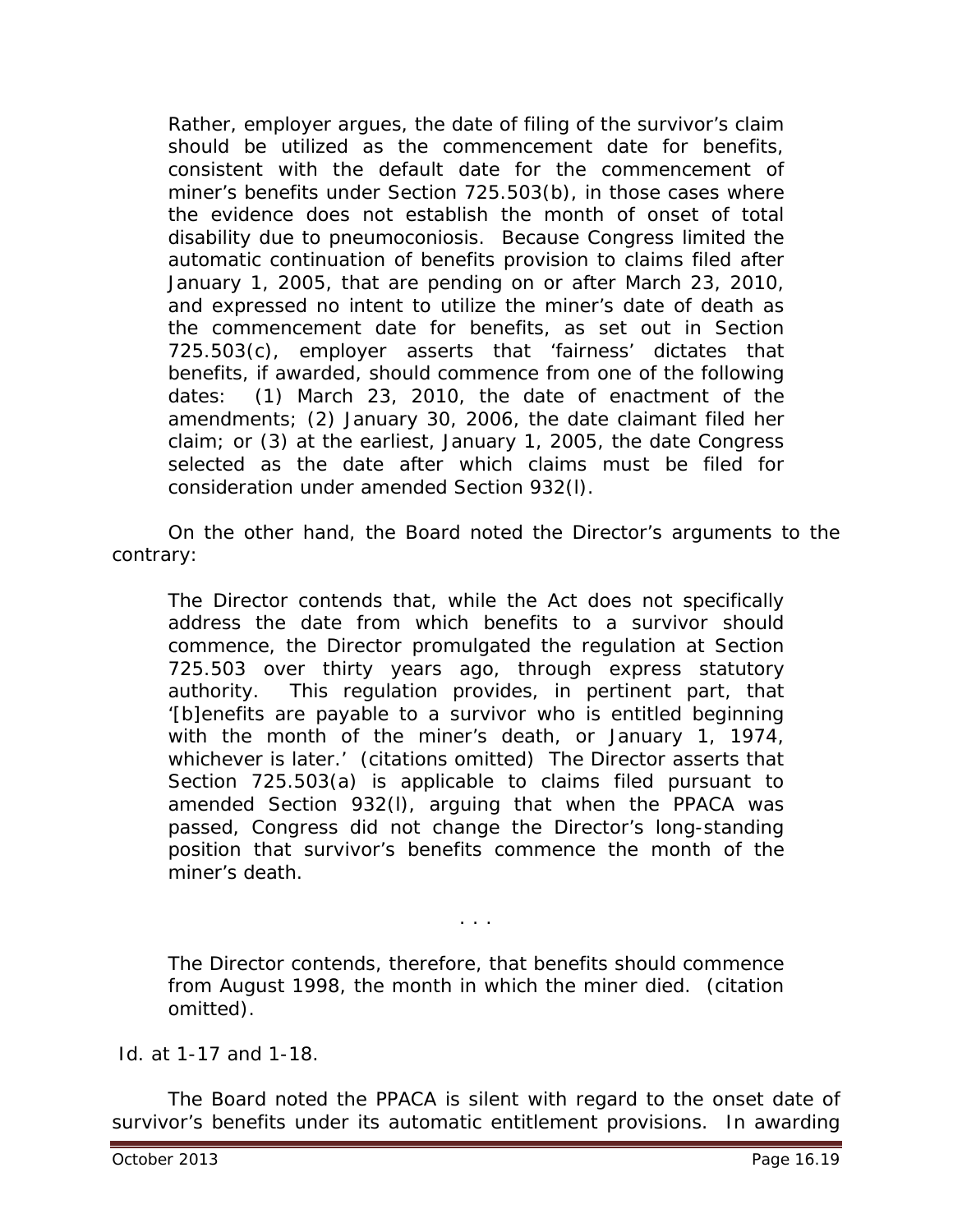benefits to the survivor as of August 1998, the month of the miner's death, the Board held, "Congress is presumed to know the law when it passes legislation, and it gave no indication from the language of Section 1556 that it intended to change the established rule entitling survivors to receive benefits from the date of the miner's death." The Board also noted it was not persuaded by Employer's argument that the survivor will receive a "windfall" of benefits because "the Act contains no time limit for the filing of a claim by a survivor of a miner."

#### Petition for modification by survivor

Benefits awarded in a survivor's claim on modification under 20 C.F.R. § 725.310, which stems from application of the automatic entitlement provisions at Section 1556 of the PPACA, are payable from the month in which the miner died. *Mullins v. ANR Coal Co.*, 25 B.L.R. 1-49 (2012).

In *U.S. Steel Mining Co. v. Director, OWCP [Starks]*, 719 F.3d 1275  $(11<sup>th</sup>$  Cir. 2013), the court affirmed application of the automatic entitlement provisions of the Patient Protection and Affordable Care Act, Pub. L. No. 111- 148 § 1556 (2010) (PPACA) to the post-PPACA petition for modification of a pre-PPACA survivor's claim filed after January 1, 2005, which had been denied. Because the miner was finally awarded benefits on his lifetime claim, and the survivor's claim remained pending on modification on March 23, 2010, the survivor's claim was awarded on modification pursuant to the PPACA.

Subsequent claim by survivor

In *Richards v. Union Carbide Corp.*, 25 B.L.R. 1-31 (2012) (en banc) (J. McGranery, concurring and dissenting; J. Boggs, dissenting), *aff'd. sub. F.3d 307 (* $4<sup>th</sup>$  *Cir. 2013), after hearing oral argument of the* parties, the Board affirmed the Administrative Law Judge's application of the automatic entitlement provisions of Section 1556 to a subsequent survivor's claim. With regard to the onset date for commencement of benefits in a subsequent survivor's claim awarded under the PPACA, the Board adopted the position of the Director:

. . . derivative benefits are payable in a subsequent survivor's claim filed within the time limitations set forth in Section 1556 from the month after the month in which the denial of the prior claim became final.

*Slip op.* at 7. The Board noted the original survivor's prior claim was denied by the Administrative Law Judge in May 2006. Pursuant to 20 C.F.R. § 725.479(a), this denial became final "at the expiration of the thirtieth day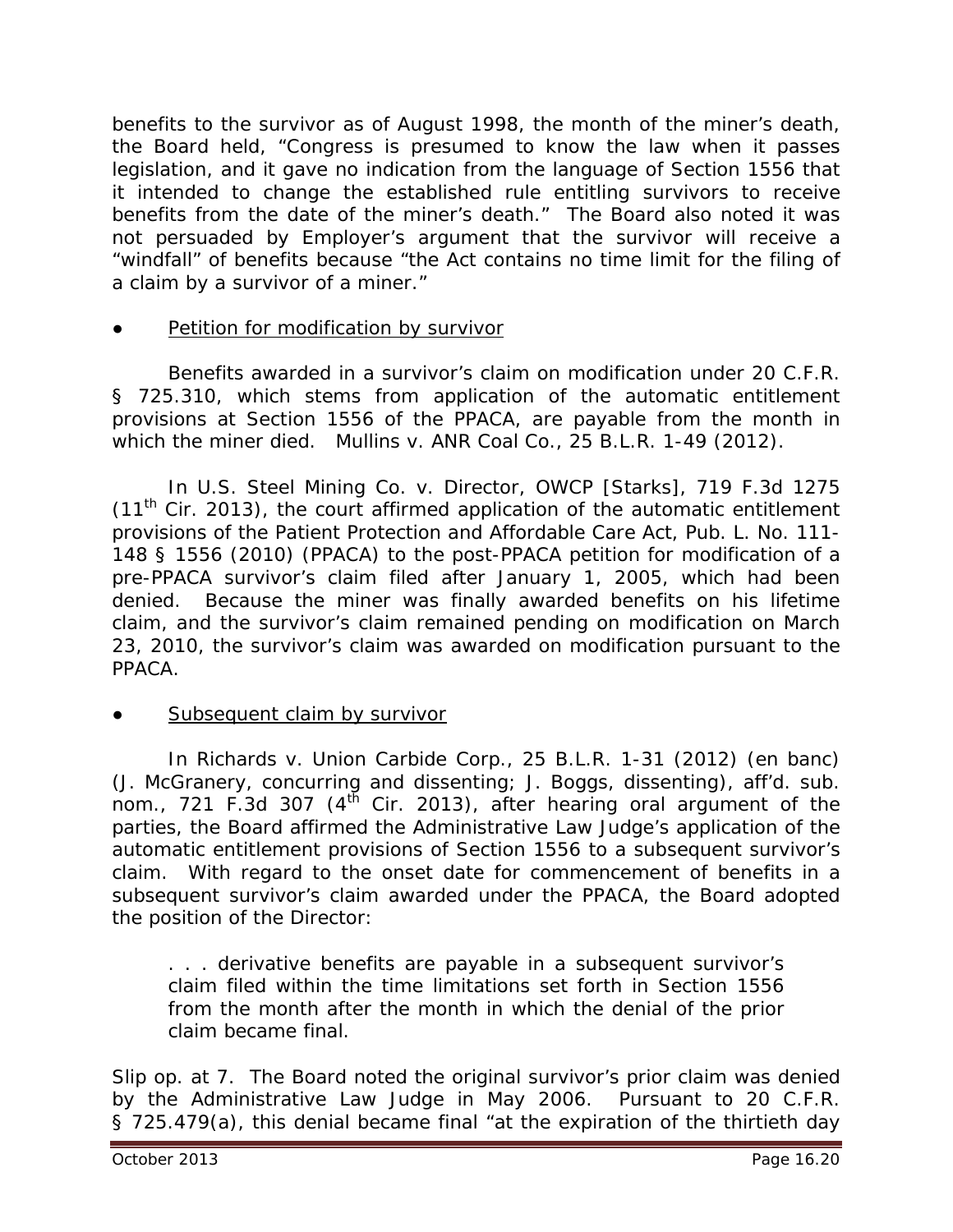after it was filed in the office of the district director," which was June 2006. Thus, the onset date for the payment of benefits in the subsequent claim was July 2006. *See also Rose v. Trojan Mining & Processing*, 25 B.L.R. 1-91 (2012).

#### **d. No hearing required; automatic entitlement**

In *Fairman v. Helen Mining Co.*, 24 B.L.R. 1-227 (2011), the Board held no hearing is required in claims involving automatic entitlement under the PPACA:

Contrary to employer's argument, the administrative law judge was not required to provide employer with a second hearing<sup>[2](#page-20-0)</sup> after the amendments to the Act were enacted on March 23, 2010. The Act and regulations mandate that an administrative law judge hold a hearing on any claim whenever a party requests such a hearing, unless such hearing is waived by the parties or a party requests summary judgment pursuant to 20 C.F.R. § 725.452. (citation omitted). In this case, the Director moved for summary judgment, arguing that there was no genuine issue of material fact concerning claimant's entitlement to benefits under amended Section 932(l).

*Id.* at 1-230.

In *Groves v. Vision Processing, LLC*, BRB Nos. 09-0780 BLA and 09-0780 BLA-A (Sept. 29, 2010)(unpub.), the Administrative Law Judge awarded benefits in the miner's claim, but denied survivor's benefits. While Employer did not appeal the Administrative Law Judge's consolidated decision, Claimant did file an appeal of the denial of her claim. Because the survivor's claim was filed after January 1, 2005, the Board adopted the position of the Director, OWCP, and reversed the denial of survivor's benefits on grounds that Section 1556 of the PPACA applied, and the survivor was automatically entitled to benefits based on the award of benefits in the miner's lifetime claim. Employer maintained it was denied due process; *to wit*, it did not have notice or an opportunity to be heard on the new enactment providing derivative entitlement. The Board held, to the contrary, Employer had notice and an opportunity to be heard in conjunction with its litigation in the miner's lifetime claim, and this satisfied the due process requirement for purposes of the survivor's claim. The Board stated:

 $\overline{a}$ 

<span id="page-20-0"></span>The claim was docketed in February 2009, and was heard by the Administrative Law Judge in May 2009.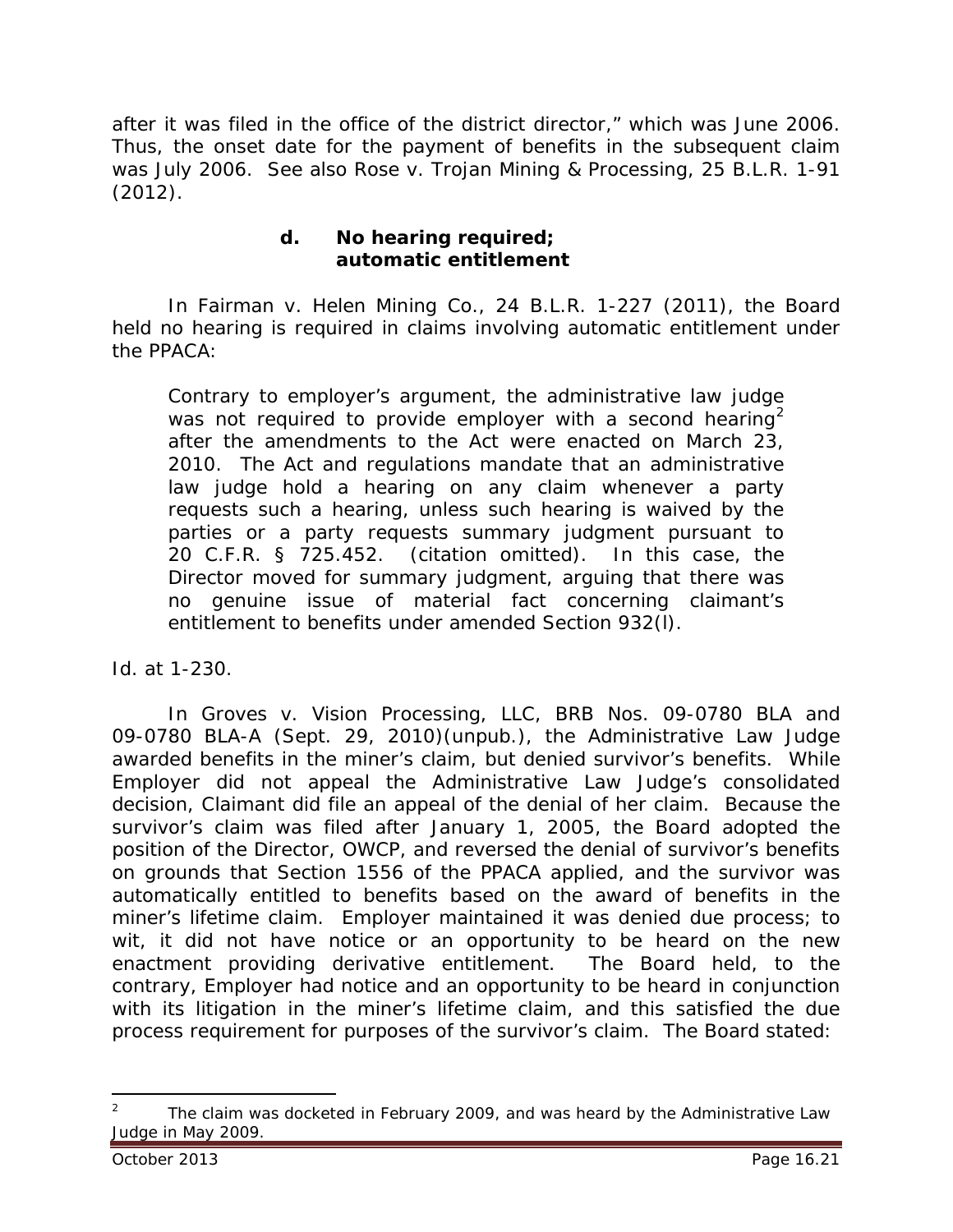The fact that employer chose not to appeal the award in the miner's claim, on which an award in the survivor's claim now rests, does not mean that employer's due process rights have been violated.

*Slip op.* at 6. On appeal, in *Vision Processing, LLC v. Director, OWCP [Groves]*, 705 F.3d 551 (6<sup>th</sup> Cir. 2013), the Sixth Circuit affirmed the award of benefits noting:

Since enacting a program for black-lung benefits in 1969, now known as the Black Lung Benefits Act, Congress has repeatedly tinkered with the claim-filing process, sometimes making it harder for miners and survivors to obtain benefits, sometimes making it easier.

*Id.* at 551. The court held the automatic entitlement provisions revived by the PPACA are properly applied to a survivor's claim filed after January 1, 2005 and pending on or after March 23, 2010, where the miner was finally awarded benefits in a lifetime claim.

#### **3. Revival of 15-year presumption in certain survivors' claims**

## **a. Threshold criteria**

Section 1556 of the PPACA revived access to the 15-year presumption for certain survivors' claims. Specifically, if the survivor files a claim for benefits after January 1, 2005, and the claim is pending on or after March 23, 2010, then the 15-year presumption is available.

As of the date of revision of this *Benchbook*, the Secretary of Labor engaged in notice-and-comment rulemaking to issue revised regulations at 20 C.F.R. § 718.305 implementing Section 1556 of the PPACA. 77 Fed. Reg. 19,456 (Mar. 30, 2012). The foregoing provisions were promulgated on September 25, 2013, and are located at 78 Fed. Reg. 59,102. The Department's amendments are as follows:

#### **§ 718.305 Presumption of pneumoconiosis.**

(a) *Applicability.* This section applies to all claims filed after January 1, 2005, and pending on or after March 23, 2010. (b) *Invocation.* (1) The claimant may invoke the presumption by establishing that—

(i) the miner engaged in coal-mine employment for fifteen years, either in one or more underground coal mines, or in coal mines other than underground mines in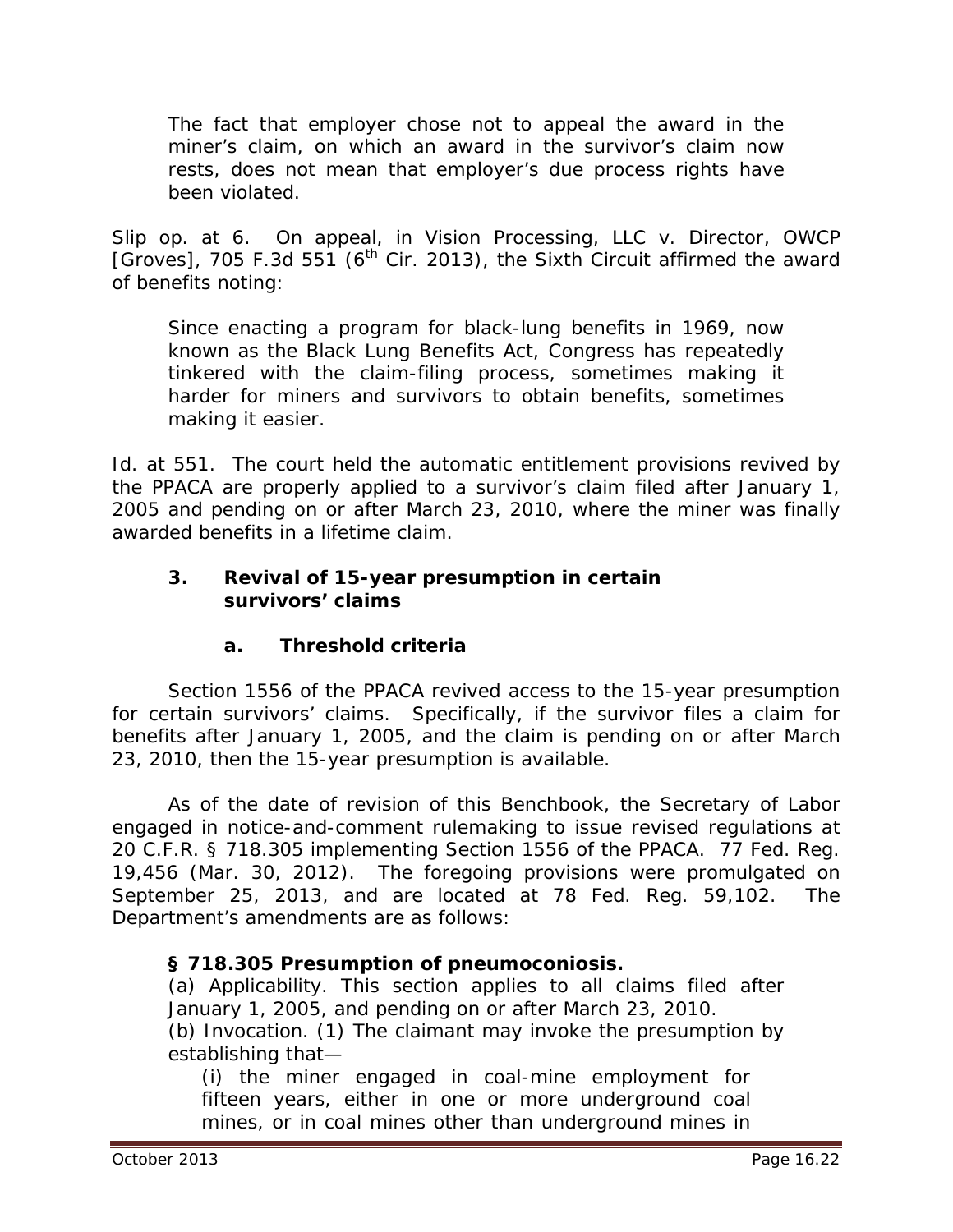conditions substantially similar to those in underground mines, or in any combination thereof; and

(ii) the miner or survivor cannot establish entitlement under section 718.304 by means of chest x-ray evidence; and

(iii) the miner has, or had at the time of his death, a totally disabling respiratory or pulmonary impairment established pursuant to § 718.204, except that § 718.204(d) shall not apply.

(2) The conditions in a mine other than an underground mine will be considered ''substantially similar'' to those in an underground mine if the claimant demonstrates that the miner was regularly exposed to coal-mine dust while working there.

(3) In a claim involving a living miner, a miner's affidavit or testimony, or a spouse's affidavit or testimony, may not be used by itself to establish the existence of a totally disabling respiratory or pulmonary impairment.

(4) In the case of a deceased miner, affidavits (or equivalent sworn testimony) from persons knowledgeable of the miner's physical condition must be considered sufficient to establish total disability due to a respiratory or pulmonary impairment if no medical or other relevant evidence exists which addresses the miner's pulmonary or respiratory condition; however, such a determination must not be based solely upon the affidavits or testimony of any person who would be eligible for benefits (including augmented benefits) if the claim were approved.

(c) *Facts presumed.* Once invoked, there will be rebuttable presumption—

(1) In a miner's claim, that the miner is totally disabled due to pneumoconiosis, or was totally disabled due to pneumoconiosis at the time of death; or

(2) In a survivor's claim, that the miner's death was due to pneumoconiosis.

(d) *Rebuttal.* 

(1) *Miner's Claim.* In a claim filed by a miner, the party opposing entitlement may rebut the presumption by—

(i) Establishing both that the miner did not have:

(A) Legal pneumoconiosis as defined in § 718.202(a)(2); and

(B) Clinical pneumoconiosis as defined at § 718.201(a)(1), arising out of coal mine employment (*see* § 718.203); or

(ii) Establishing that no part of the miner's respiratory or pulmonary total disability was caused by pneumoconiosis as defined at § 718.201.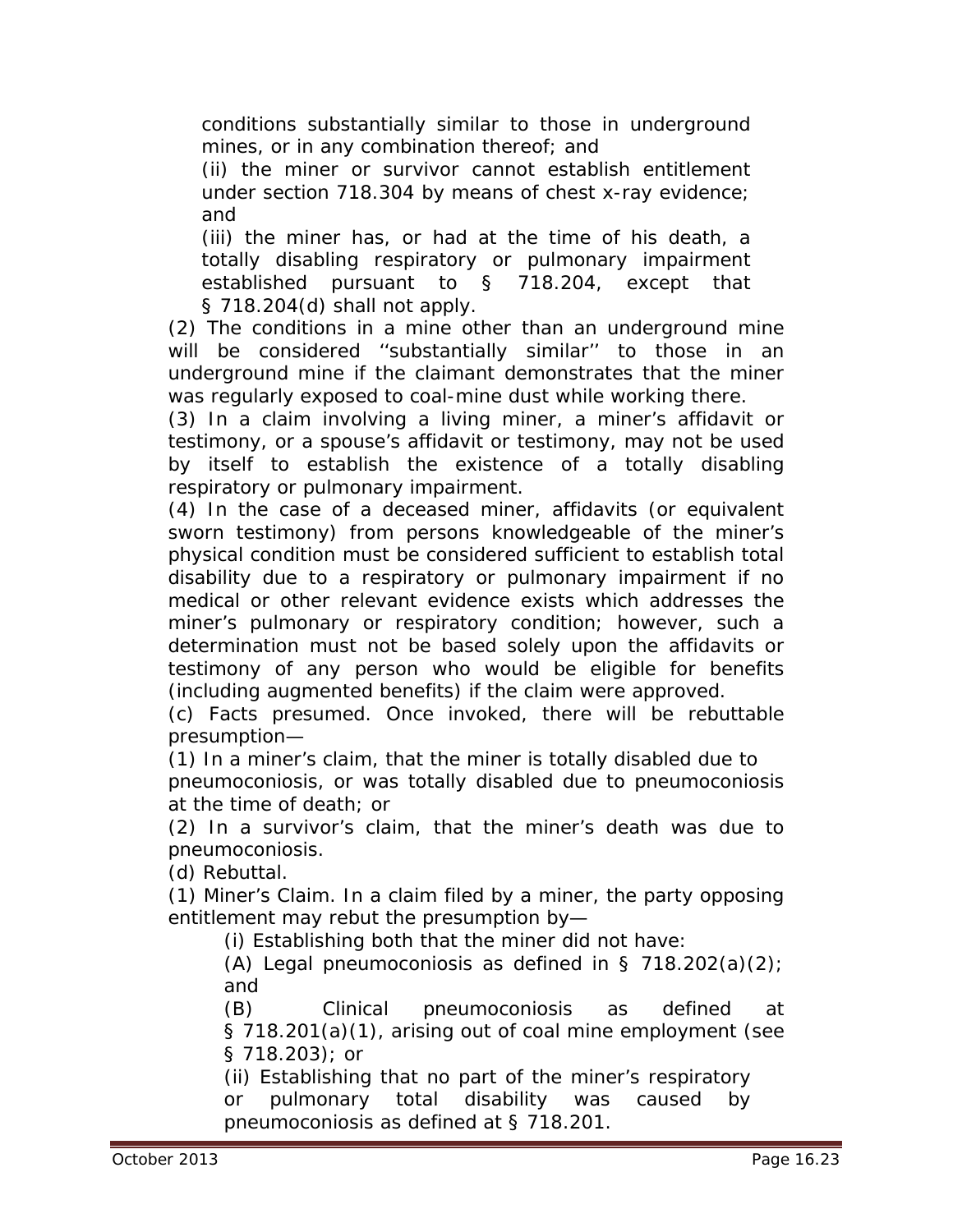(2) *Survivor's Claim.* In a claim filed by a survivor, the party opposing entitlement may rebut the presumption by—

(i) Establishing both that the miner did not have:

(A) Legal pneumoconiosis as defined in § 718.202(a)(2); and

(B) Clinical pneumoconiosis as defined at § 718.201(a)(1), arising out of coal mine employment (*see* § 718.203); or

(ii) Establishing that no part of the miner's death was caused by pneumoconiosis as defined in § 718.201.

(3) The presumption must not be considered rebutted on the basis of evidence demonstrating the existence of a totally disabling obstructive respiratory or pulmonary disease of unknown origin.

For additional discussion of the 15-year presumption, *see* Chapter 11.

#### **b. General structure**

Under 20 C.F.R. § 718.305, if a miner was employed for fifteen years or more in one or more underground coal mines, or under "substantially similar" conditions at a surface mine, and where evidence demonstrates the existence of a totally disabling respiratory or pulmonary impairment, then there shall be a rebuttable presumption that such miner is totally disabled due to pneumoconiosis. 20 C.F.R. § 718.305(a). A spouse's affidavit or testimony may not be used by itself to establish the applicability of the presumption. 20 C.F.R. § 718.305(a). The presumption may be rebutted by establishing that (1) the miner does not have pneumoconiosis (clinical or legal), or (2) his or her death did not arise out of coal mine employment.

In *Copley v. Buffalo Mining Co.*, 25 B.L.R. 1-81 (2012), the Administrative Law Judge applied the 15-year presumption to award benefits in a survivor's claim. Upon finding the PPACA's revival of the 15-year presumption was constitutional, the Board affirmed the Administrative Law Judge's invocation of the presumption based on findings of (1) 28 years of underground coal mine employment, and (2) a totally disabling respiratory impairment under 20 C.F.R. § 718.204.

Turning to rebuttal, the Administrative Law Judge "did not specifically summarize the x-ray and CT scan readings," but concluded Employer failed to rebut the existence of pneumoconiosis because the pathologists agreed that the disease was present on autopsy. The Board, therefore, determined it was "harmless error" not to summarize the x-ray and CT scan evidence as "the administrative law judge permissibly credited the autopsy evidence, since it is 'highly reliable' for diagnosing the presence or absence of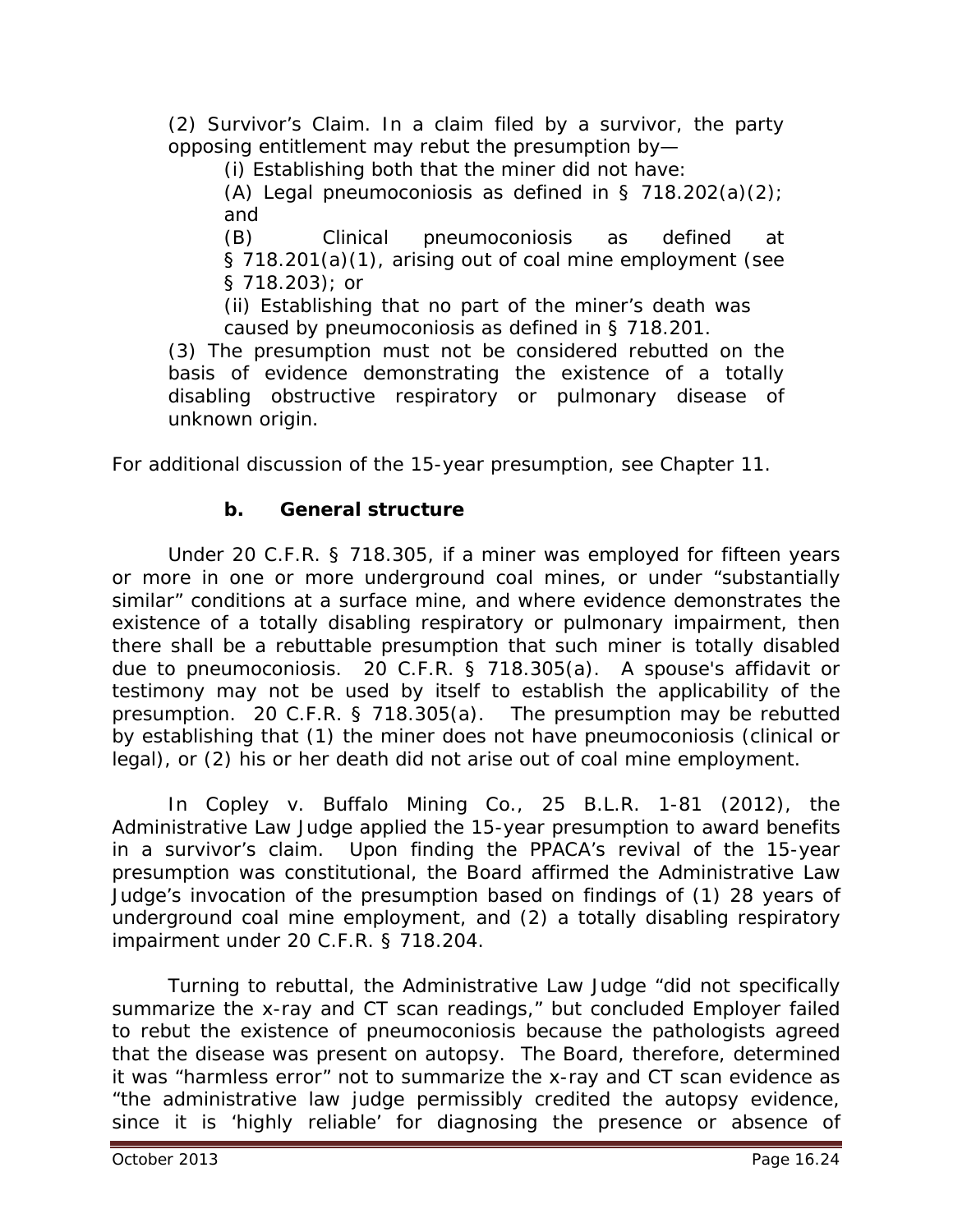pneumoconiosis."

The Administrative Law Judge then concluded Employer failed to rebut disability causation, and benefits were awarded. Counsel for the Director, OWCP argued this constituted error in a survivor's claim. As noted by the Board:

The Director contends that 'invocation of amended Section 411(c)(4) by a survivor results *only* in a presumption of death due to pneumoconiosis' and '[c]onsequently, the presumption is rebutted by proving that the miner did not suffer from pneumoconiosis or that the miner's death was wholly unrelated to his coal mine employment.'

(emphasis in original). The Board reviewed statutory history, and held the following:

[W]e conclude that invocation of the amended Section  $411(c)(4)$ presumption, in a survivor's claim filed after January 1, 2005, gives rise to a presumption that the miner's death was due to pneumoconiosis. In order to rebut this presumption, therefore, the party opposing entitlement must establish either that the miner did not have pneumoconiosis, or that his death did not arise from his coal mine employment.

The Board further stated its holding is consistent with the standard set forth by the Department in proposed 20 C.F.R. § 718.305, implementing amended Section  $411(c)(4)$ , which provides the following:

(d) Rebuttal . . .

(2) Survivor's Claim. In a claim filed by a survivor, the party opposing entitlement may rebut the presumption by establishing that

(i) the miner did not have pneumoconiosis, as defined in section 718.201; or

(ii) the miner's death did not arise in whole or in part out of dust exposure in the miner's coal mine employment.

77 Fed. Reg. 19,456, 19,475 (proposed Mar. 30, 2012) (to be codified at 20 C.F.R. § 718.305).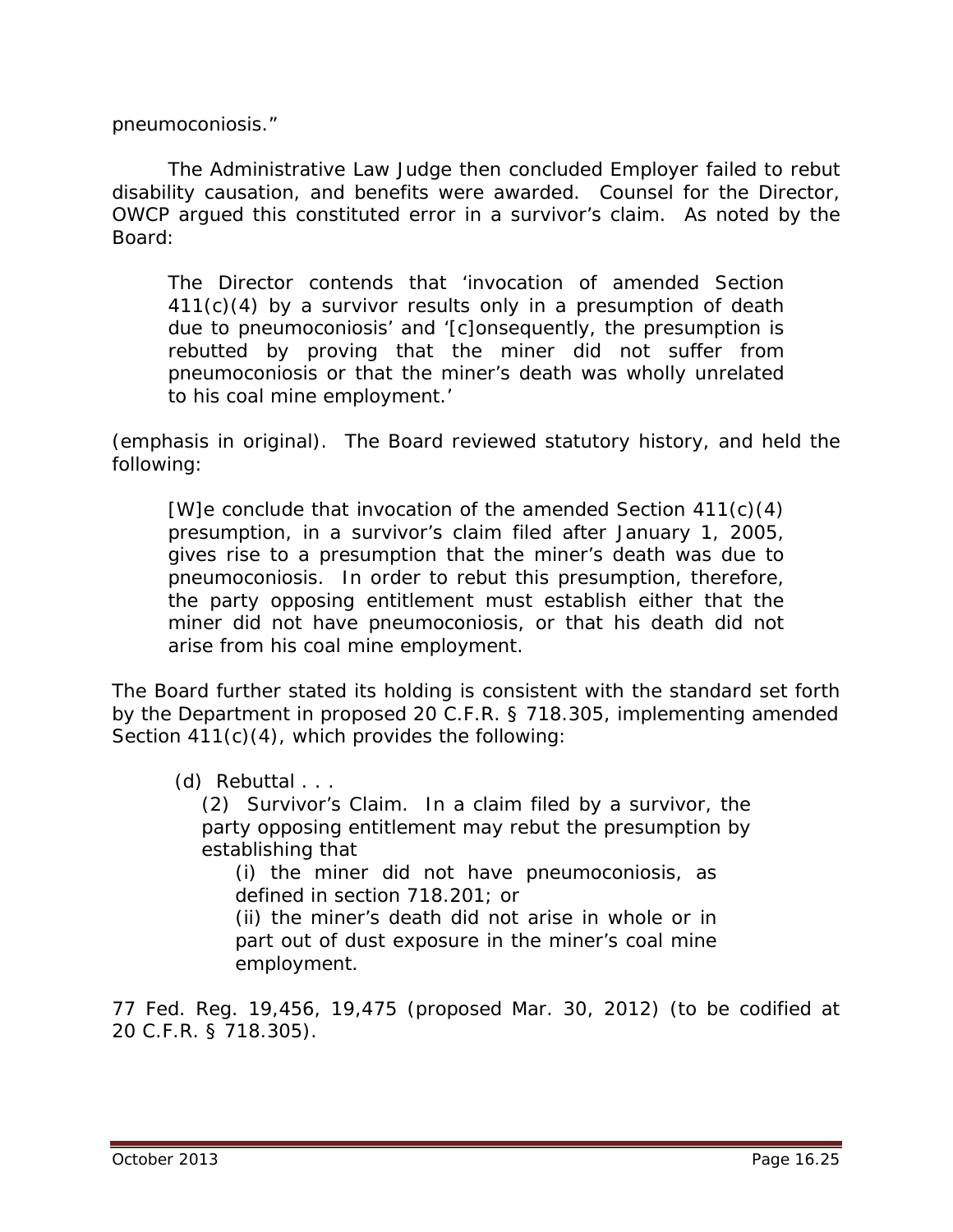#### **c. Disease of unknown origin, no rebuttal**

In no case shall the presumption be considered rebutted on the basis of evidence demonstrating the existence of a totally disabling obstructive respiratory or pulmonary disease of unknown origin. 20 C.F.R. § 718.305(d). *See Bury v. Director, OWCP*, 9 B.L.R. 1-79 (1986); *Barber v. Director, OWCP*, 43 F.3d 899 (4<sup>th</sup> Cir. 1995) (rebuttal was not established where the autopsy report and related opinions "do not identify the origin of (the miner's) diseases" in light of the broad legal definition of pneumoconiosis).

#### **d. Lay testimony**

A determination of the existence of a totally disabling respiratory or pulmonary impairment shall be made in accordance with 20 C.F.R. § 718.204. 20 C.F.R. § 718.305(c). In the case of a deceased miner, where there is no medical or other relevant evidence, affidavits of persons having knowledge of the miner's condition shall be considered to be sufficient to establish the existence of a totally disabling respiratory or pulmonary impairment. 20 C.F.R. § 718.305(b). The Board holds, however, "Lay evidence may not be used to establish the existence of a totally disabling respiratory impairment under 20 C.F.R. § 718.305, if the record contains other medical evidence." *Bury v. Director, OWCP*, 9 B.L.R. 1-79, 1-81 (1986). For additional discussion of lay testimony, *see* Chapter 11. For additional discussion of the 15-year presumption, see Chapter 11.

#### **III. Presumptions available under 20 C.F.R. Part 718**

Section 411(c) of the Black Lung Benefits Act, as amended, 30 U.S.C. § 921(c), provides certain statutory presumptions applicable to survivors' claims. 20 C.F.R. §§ 718.303-718.306. The presumptions applicable to certain survivors' claims include the following: (1) 20 C.F.R. § 718.303 (tenyear presumption); (2) 20 C.F.R. § 718.304 (complicated pneumoconiosis); (3) 20 C.F.R. § 718.305 (15-year presumption); and (4) 20 C.F.R. § 718.306 (25-year presumption). 20 C.F.R. §§ 718.303-718.306.

The presumptions at 20 C.F.R. §§ 718.303 (10-year presumption), and 718.306 (25-year presumption), apply to very limited survivors' claims as discussed *infra*.

The presumption at 20 C.F.R. § 718.304 (complicated pneumoconiosis) applies regardless of the date the survivor's claim is filed. Under 20 C.F.R. § 718.304, there is an irrebuttable presumption the miner's death was due to pneumoconiosis if the miner suffered from complicated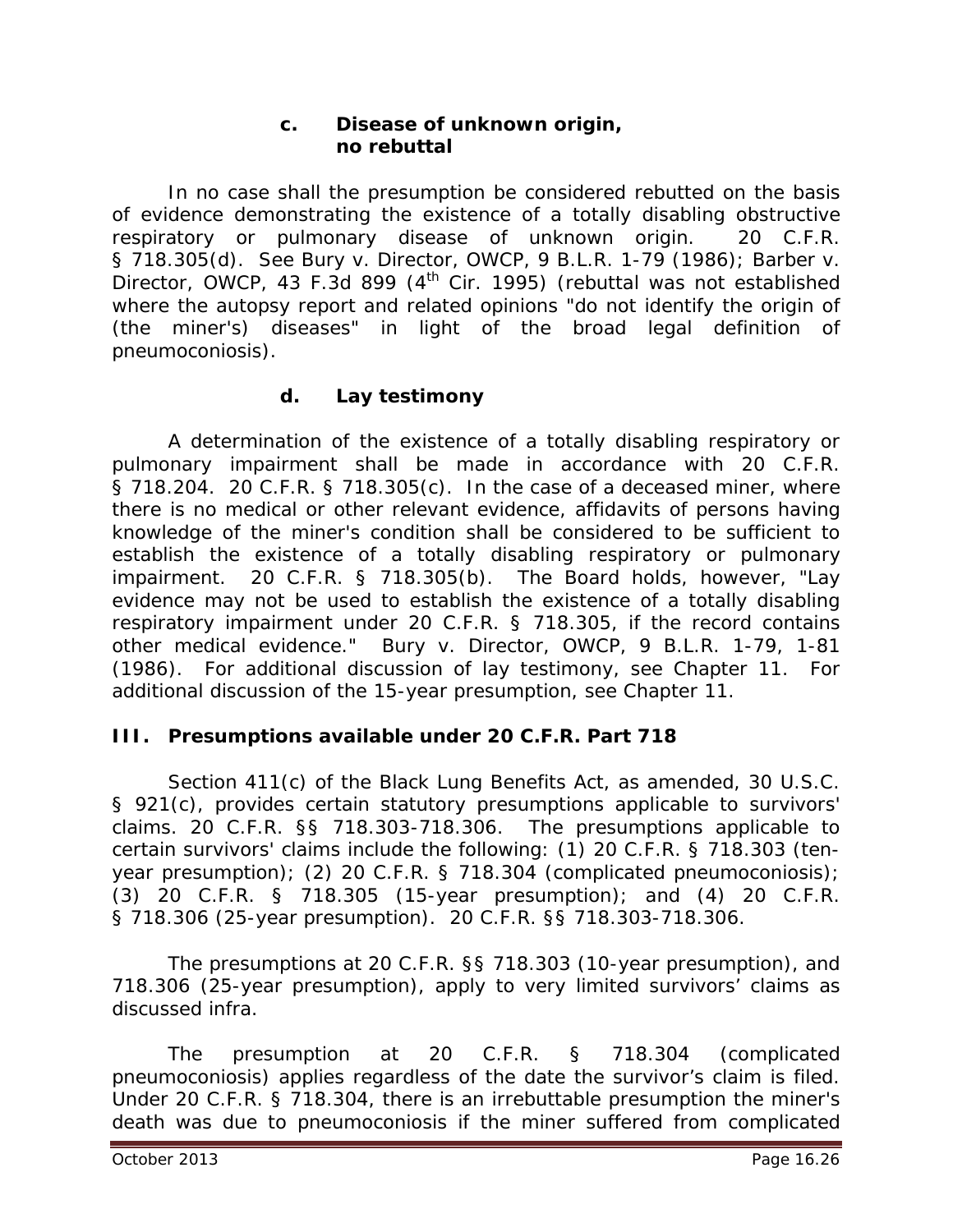pneumoconiosis. 20 C.F.R. § 718.304. In a survivor's claim, where Claimant invokes the presumption under 20 C.F.R. § 718.304, the survivor still must establish the miner's pneumoconiosis arose out of coal mine employment. This is because the regulations at 20 C.F.R. Part 718 require that the miner be totally disabled due to *coal workers'* pneumoconiosis, and the presumption at 20 C.F.R. § 718.304 affords an irrebuttable presumption of total disability due to pneumoconiosis without regard to the etiology of the disease. For an analysis of evidence pertaining to complicated coal workers' pneumoconiosis exists, *see* Chapter 11.

And, the 15-year presumption at 20 C.F.R. § 718.305 applies either to: (1) survivors' claims filed prior to January 1, 1982; or, (2) survivors' claims filed after January 1, 2005, which are pending on or after March 23, 2010, where the miner engaged in at least 15 years of qualifying coal mine employment and suffered from a totally disabling respiratory impairment. If your survivor's claim meets these threshold requirements, *see* the discussion pertaining to the 15-year presumption in this chapter, *supra*.

### **A. Ten years or more of coal mine employment and death from a respirable disease (20 C.F.R. § 718.303)**

# **1. Applicability**

This presumption is applicable only to survivors' claims filed prior to January 1, 1982. 20 C.F.R. § 718.303(c).

## **2. Requirements**

Under 20 C.F.R. § 718.303, if a deceased miner was employed for ten or more years in one or more coal mines and died from a respiratory disease, there is a rebuttable presumption that his or her death was due to pneumoconiosis. Also, death shall be due to a respiratory disease in any case in which the evidence establishes that death was due to multiple causes, including a respirable disease, and it is not medically feasible to distinguish which disease caused death, or the extent to which the respiratory disease contributed to the cause of death. A claimant only is required to demonstrate the miner's death was due to a respiratory disease, and s/he "does not have to establish a reasonable possibility that death was due to pneumoconiosis." *Beard v. Director, OWCP*, 10 B.L.R. 1-82, 1-84 (1987). The presumption is rebutted by establishing that the deceased miner (1) did not have pneumoconiosis, (2) his or her death was not due to pneumoconiosis, or (3) pneumoconiosis did not contribute to death. 20 C.F.R. § 718.303(b). *See Bury v. Director, OWCP*, 9 B.L.R. 1-79 (1986).